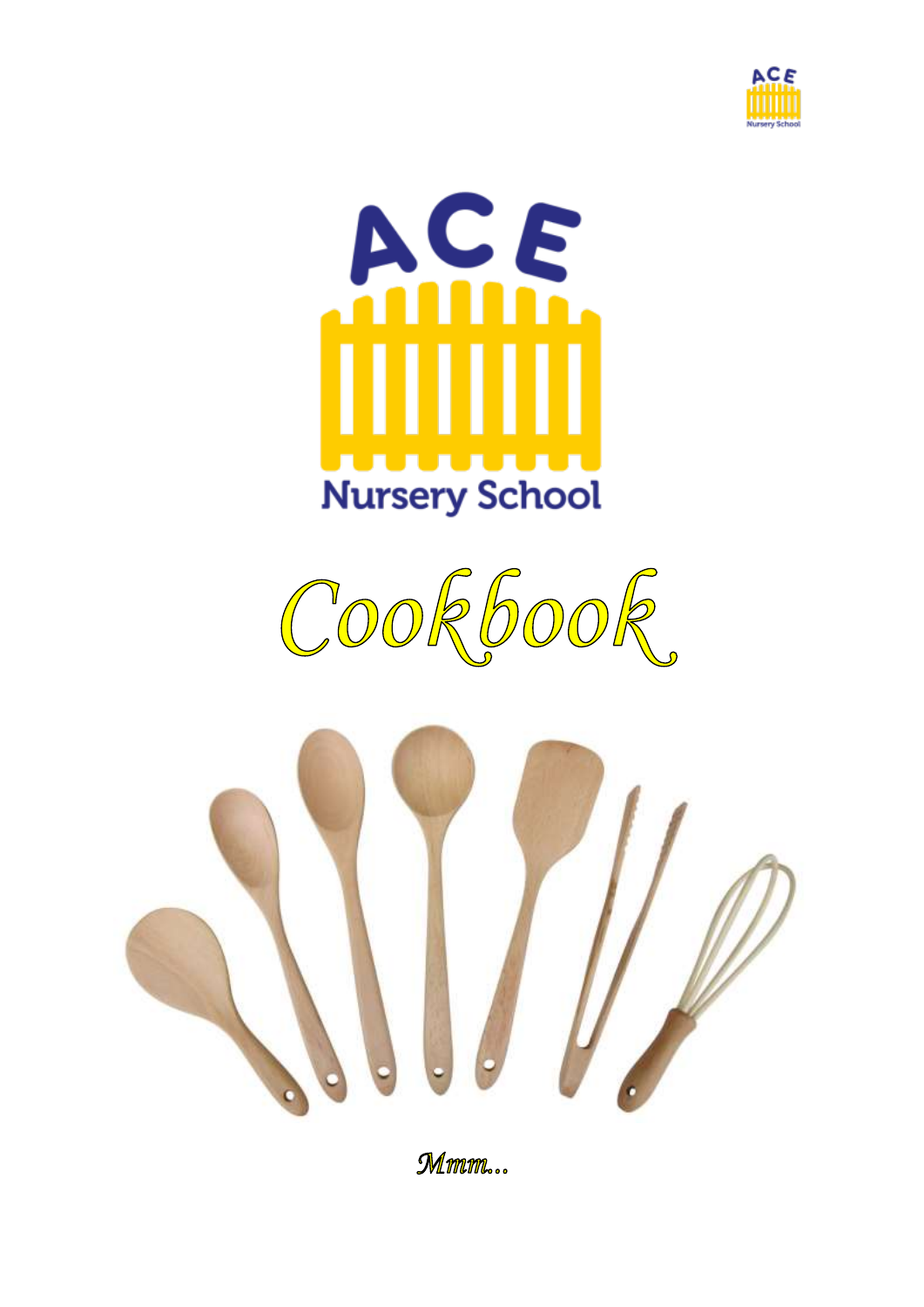

# Irish Tea Brack

#### Ingredients

- 500g dried sultanas or mixed cake fruit
- 400ml boiling water
- 2 decaffeinated teabags
- 200g moist brown sugar
- 250g self-raising flour
- $-1$  egg
- ½ tsp of mixed cake spice

### Method

- 1. Brew the tea using 400ml of boiling water and 2 tea bags
- 2. Put the fruit into the mixing bowl with the tea
- 3. Leave to soak for minimum of 2hours
- 4. Mix in the sugar, egg and cake spice
- 5. Add the flour
- 6. Line the loaf tin with greaseproof paper and pour in the cake mix
- 7. Bake for approx. 1hour on 175°C/ Gas Mark 4



Comment: Serve on its own or with butter.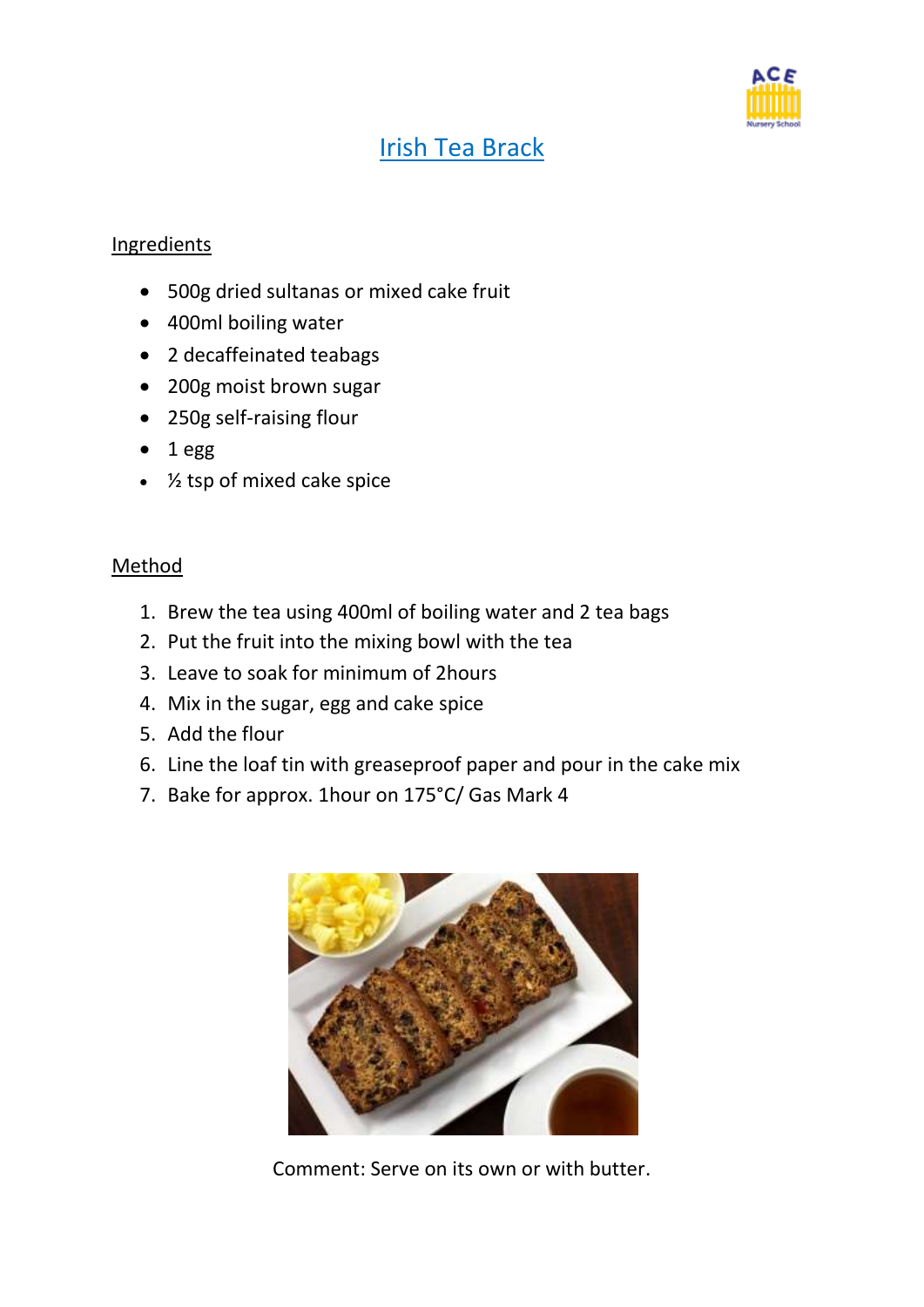

# **Houmous**

### **Ingredients**

- 425g chickpeas
- 60ml lemon juice
- 60ml tahini
- 1 garlic clove
- 2 tbsp olive oil
- $\bullet$  % tsp ground cumin
- 2-3 tbsp water

## Method

- 1. Strain the chickpeas
- 2. Add all the ingredients into a food processor and blend until smooth



Comment: Serve with pitta bread or a selection of vegetables for dipping.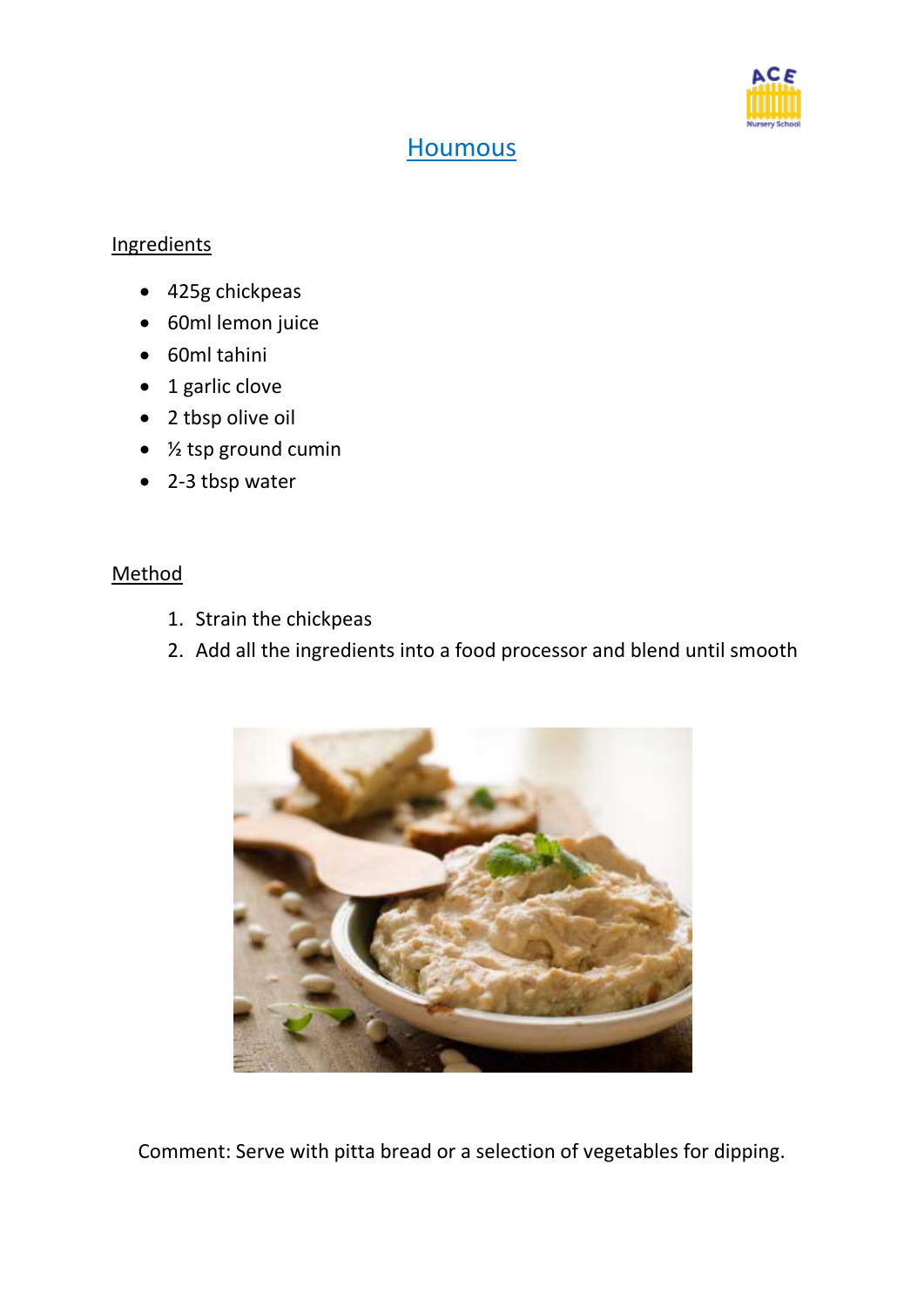

# Banana Bread

## **Ingredients**

- 2 very ripe bananas
- 140g caster sugar
- $\bullet$  2 eggs
- 1 tsp of baking powder
- 140g butter
- 140g self-raising flour

- 1. Cream the butter and sugar until light and fluffy
- 2. Slowly add the eggs, with a little flour
- 3. Fold in the remaining flour, baking powder and bananas
- 4. Pour into a loaf tin and bake for about 30 mins at 180°C/Gas 4

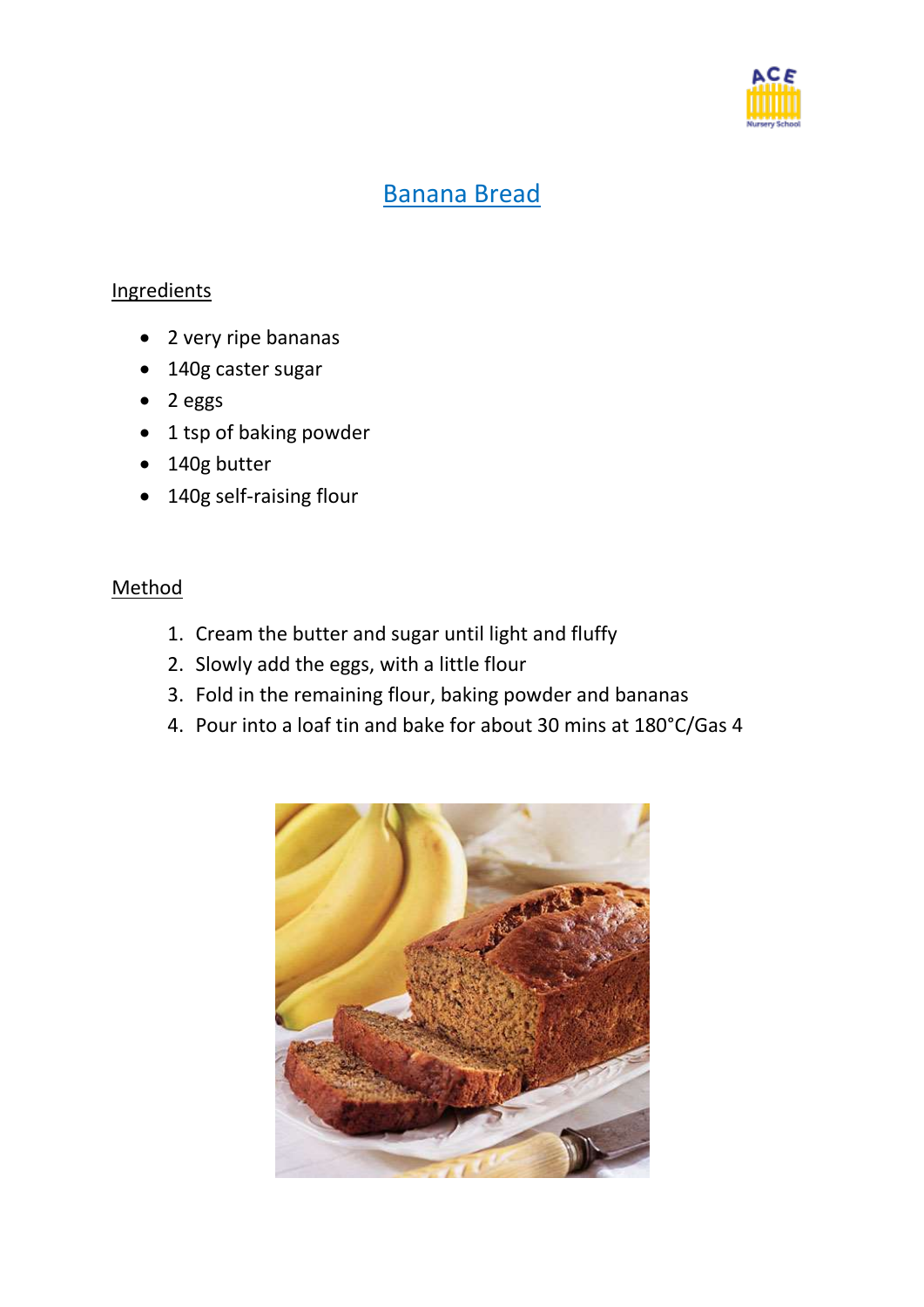

# Blueberry Flapjacks

### **Ingredients**

- 250g blueberries
- 140g margarine
- 180g plain flour
- 180g oats
- 140g brown sugar
- 130g raisin

### Method

- 1. Put the blueberries in a bowl and squash them with the back of a fork
- 2. Place the oats, flour, margarine, raisins and sugar into a bowl and rub them together with your fingers until it becomes crumbly
- 3. Put half the mixture into a greased tin and press it down firmly with your hands
- 4. Spread the blueberries evenly over the top
- 5. Pour over the remaining crumbly mixture and pat down lightly
- 6. Bake for 20minutes at 190°C /Gas 4 until golden brown



Comment: Once taken out of the oven, it may still be a little soft but will harden when cooling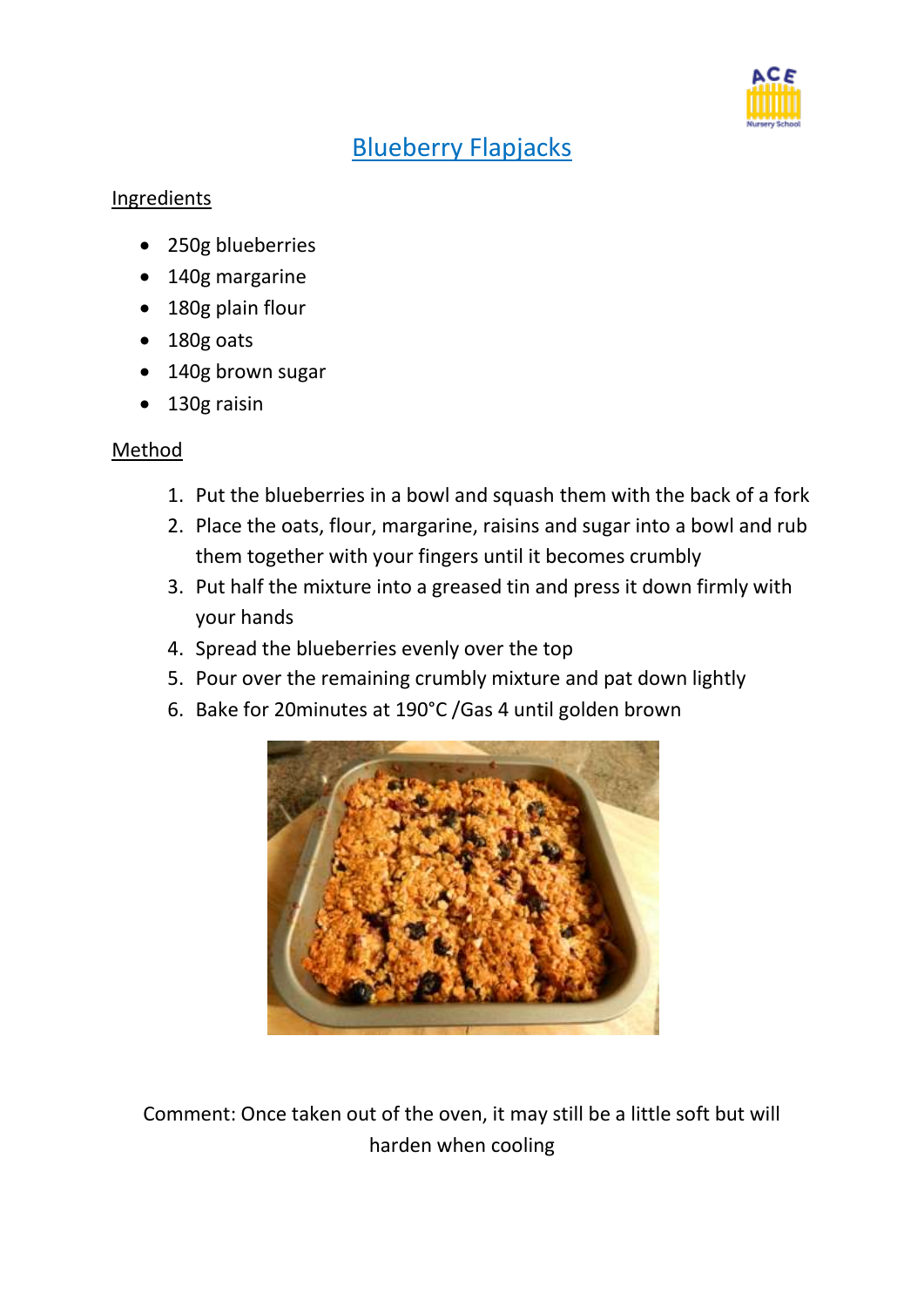

# Carrot Cupcakes

#### **Ingredients**

- 220g self-raising flour
- 160g caster sugar
- 100g grated carrot
- 1 tsp of baking powder
- 160ml sunflower oil
- $\bullet$  2 eggs
- 2 bananas

### Method

- 1. Peel and grate the carrot. Mash the banana in a bowl
- 2. Measure all the ingredients into a bowl and mix well until they are all combined and smooth
- 3. Spoon the mixture into cupcake cases
- 4. Bake for 15-20 minutes at 180°C/Gas 4 until golden brown



Comment: Serve on their own or with a cream cheese icing.

Icing: Whip cream cheese, icing sugar and a dash of vanilla essence; mix well until smooth. Spoon the icing onto the cakes when cooled.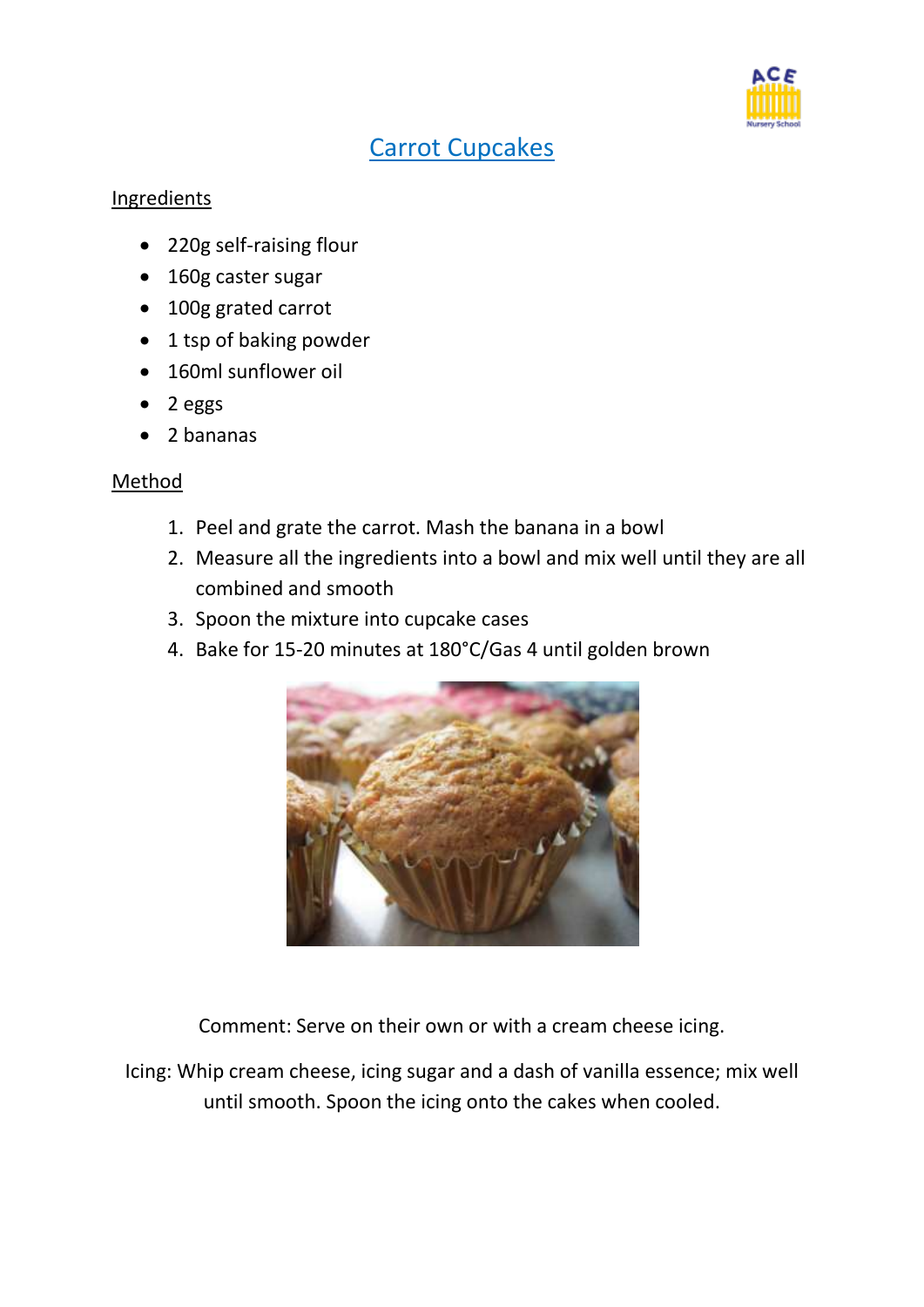

# Russian Salad

#### Ingredients

- New potatoes, cut into chunks and lightly steamed
- Sweetcorn
- Olives, cut in half
- Peas, boiled
- Hard-boiled egg, cut into bits
- Roasted peppers, cut into strips
- Mayonnaise

Same quantities of everything, except the potatoes which are the main ingredient.

#### Method

Toss all of the ingredients together in a bowl, gently stir in the mayonnaise.



Comment: It can be served by itself or as a side dish with pasta.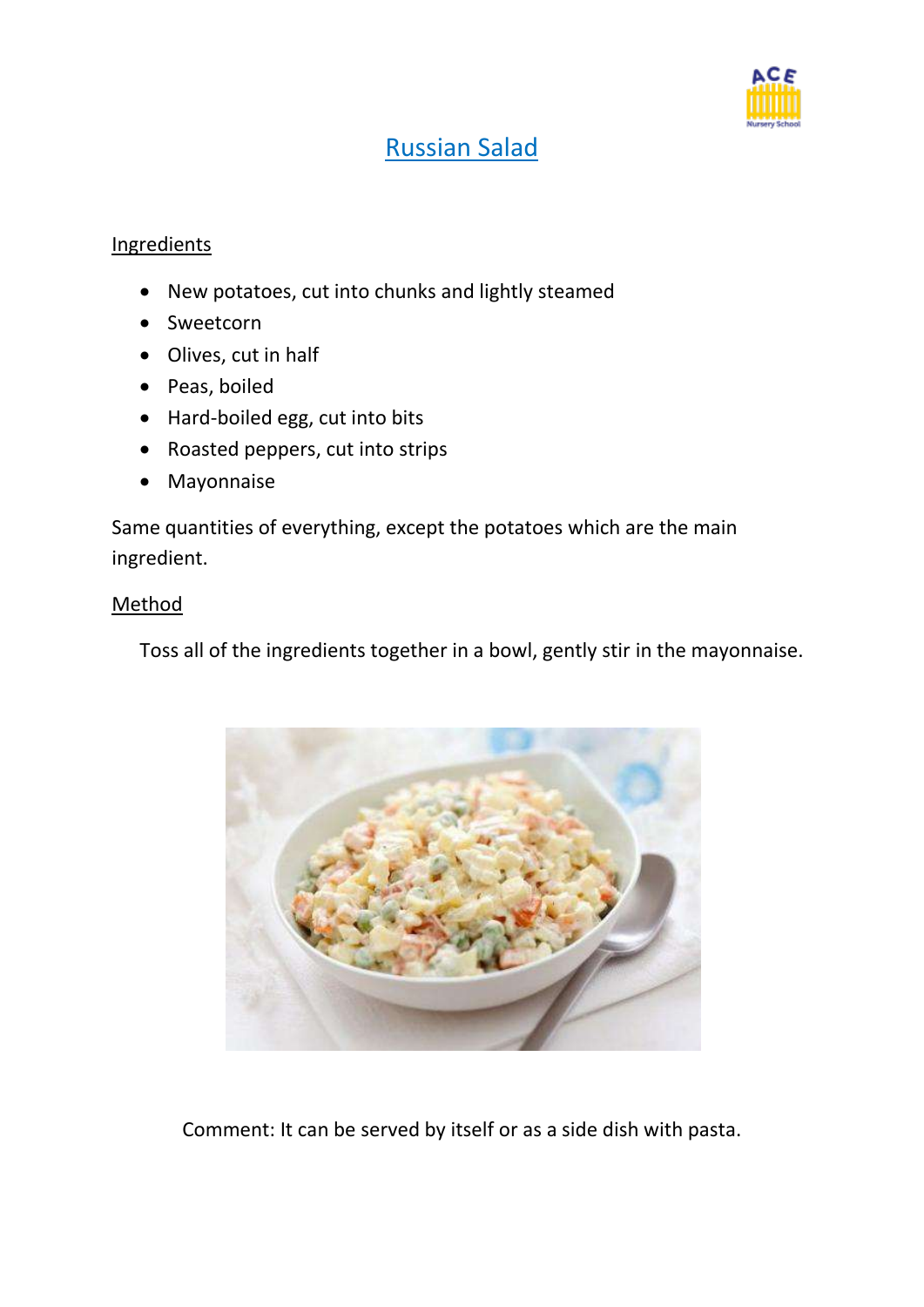

# Pitta Pizza

### **Ingredients**

- Wholemeal pitta
- Mozzarella
- Tomato purée
- Your favourite pizza toppings

- 1. Heat oven to 180°C
- 2. Spread the tomato purée over the pitta bread
- 3. Cut mozzarella into strips, place over the pitta and sprinkle on your favourite toppings
- 4. Cook for around 20 minutes

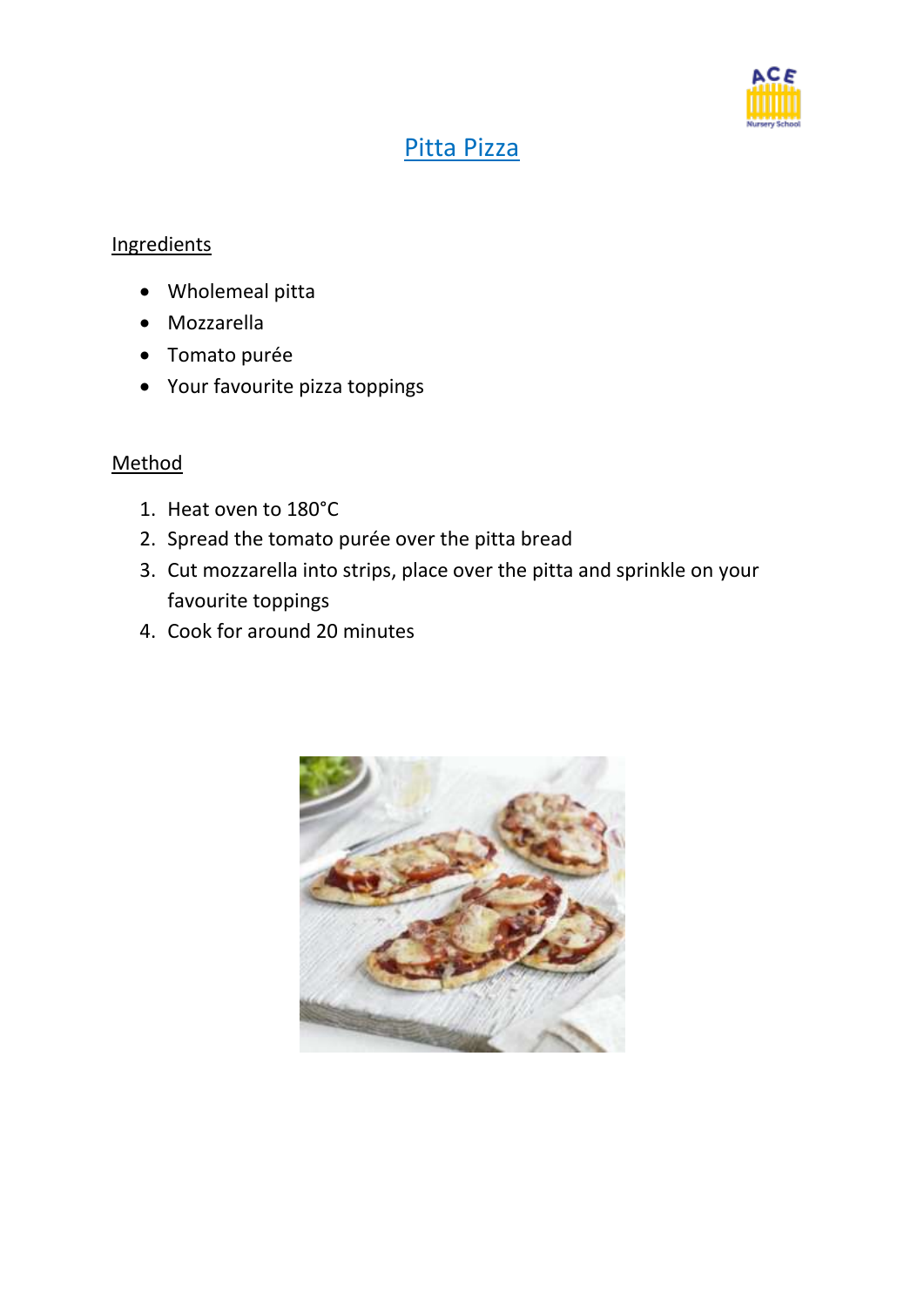

# Mediterranean Vegetable Tart

#### Ingredients

- 1 medium courgette
- 1 medium red onion
- 1 red pepper
- Cherry tomatoes
- Black olives
- 1 egg, beaten
- Pre-rolled puff pastry
- Olive oil
- Mozzarella cut into strips
- Pesto(contains nuts)/Tomato purée

- 1. Preheat oven to 200°C
- 2. Unroll pastry sheet onto a lined baking sheet
- 3. Spread 2 tbsp. of the pesto onto the pastry leaving a good border (2.5cm) all round. Scatter - or place randomly - the prepared vegetables in an even layer on top
- 4. Break up cheese and scatter over vegetables, finally add the olives.
- 5. Brush border with beaten egg, then bring up edges all round and pinch to form a 'wall' round filling
- 6. Brush outside with beaten egg and bake for 20-25 mins until golden.
- 7. Remove from oven, drizzle with remaining pesto

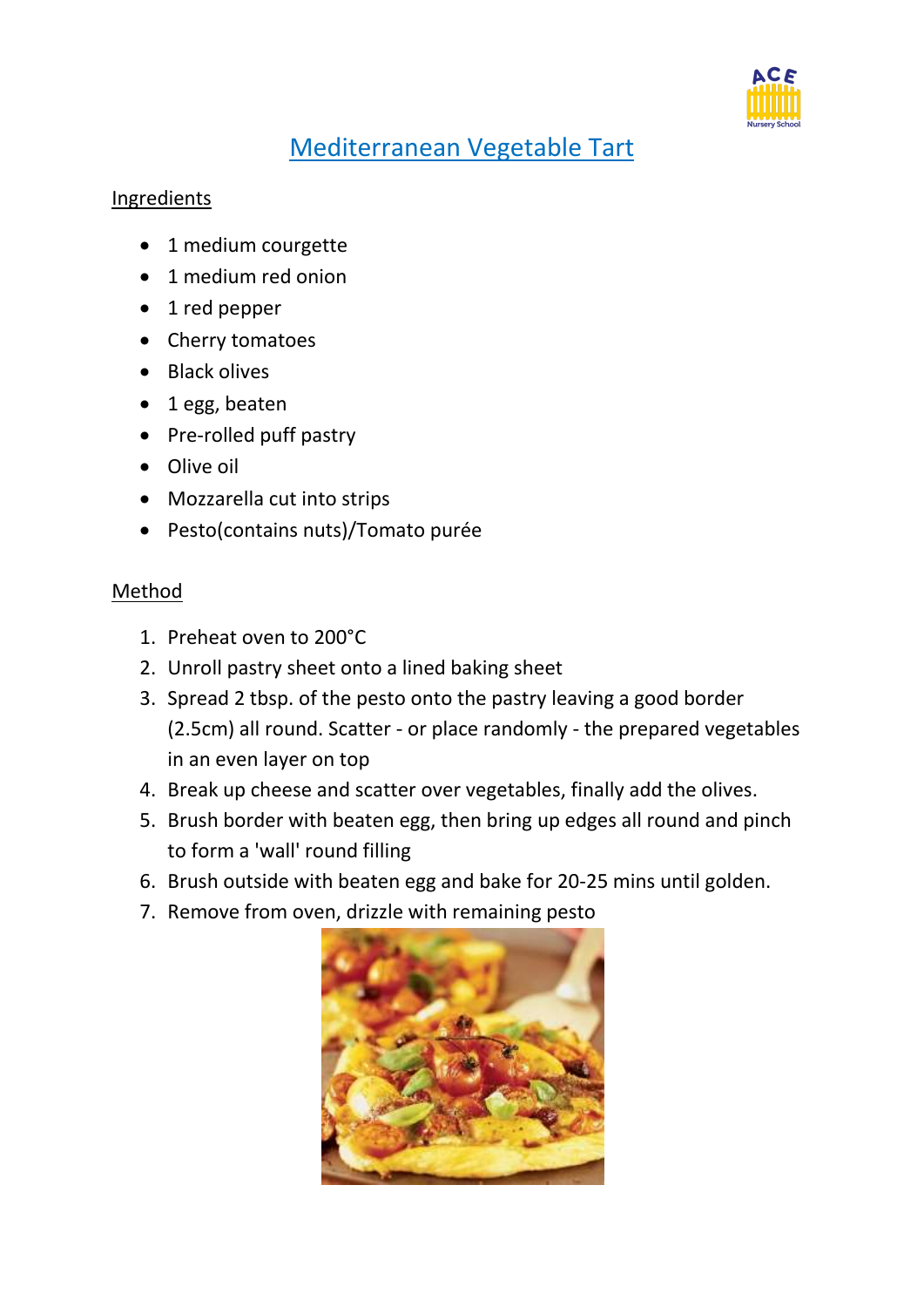

# Mince Pie Pinwheels

#### Ingredients

- Ready rolled puff pastry
- 200g mince meat
- 1 beaten egg
- Icing sugar for dusting

- 1. Preheat oven to 220°C
- 2. Unroll pastry sheet onto a piece of baking parchment or greaseproof paper. Spread mincemeat evenly over pastry
- 3. With a long side nearest you, roll up like a Swiss roll by gently taking the two corners of paper nearest you and drawing them away from you so the pastry and mincemeat form a long roll
- 4. Using a sharp knife cut into 18 20 slices, and lay cut side down on baking sheet. Brush around outside edges with beaten egg and bake for 12 -15 minutes until pastry puffed and golden
- 5. Dust with icing sugar to serve if desired

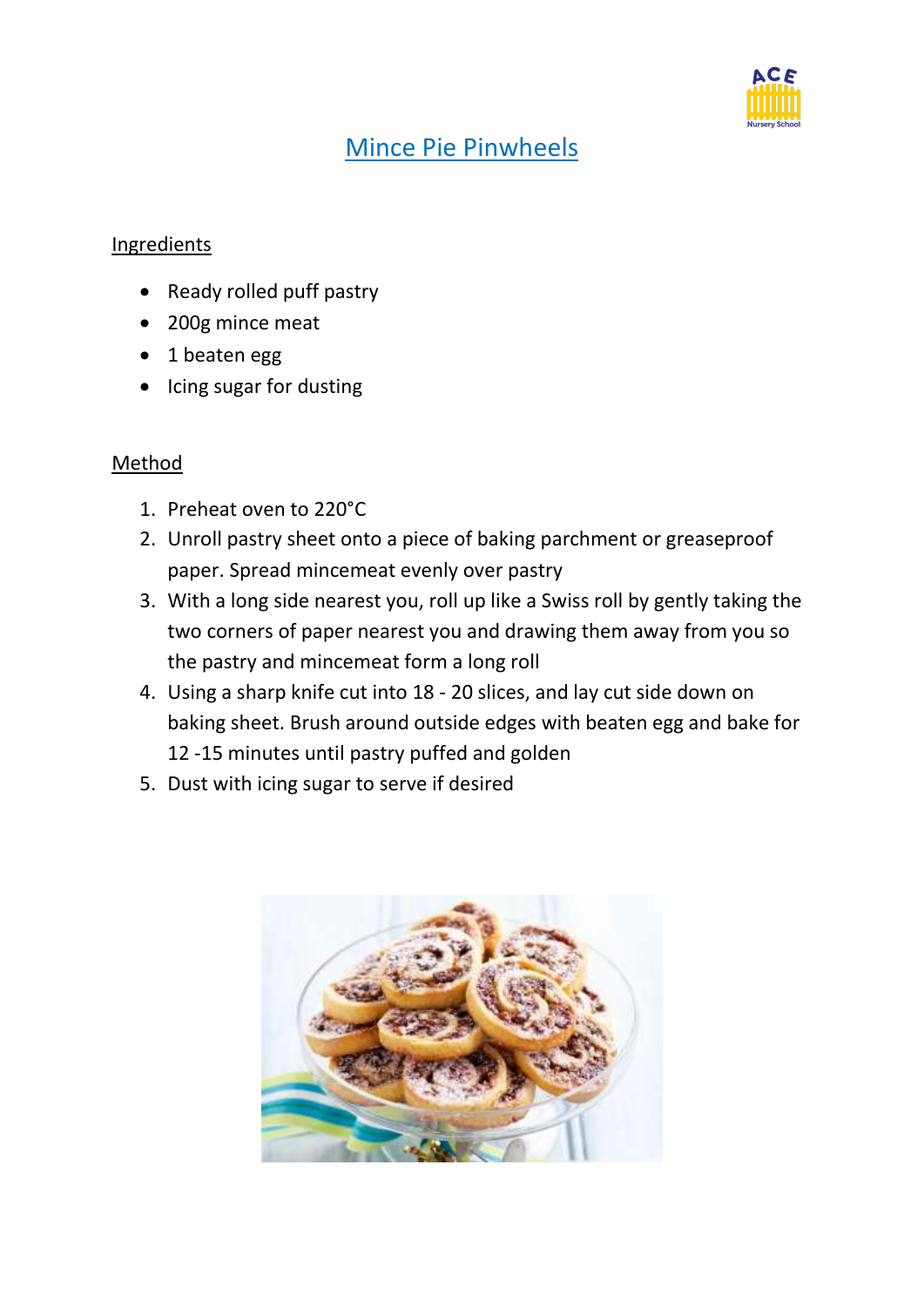

# Pastry with Feta Cheese [\(Turkish Peynirli Pogaca\)](http://www.turkishfoodandrecipes.com/2008/12/turkish-pogaca-with-cheese-peynirli.html)

### Ingredients

- 1 cup plain yoghurt
- 1 cup sunflower oil
- 2 eggs (1 egg is for the dough; the second egg's yolk needs to be separated from the white and only the yolk is used for washing the pastry)
- 1 pinch of salt (optional)
- Self-raising flour
- 1 teaspoon baking powder

## For the filling:

- 1 cup crumbled feta cheese
- ½ cup fresh parsley/dill, chopped (optional)

## For the glaze:

- Beaten egg yolk
- Nigella seeds/sesame seeds/poppy seeds

- 1. Make the dough by mixing the yoghurt, sunflower oil and one egg into the flour, baking powder and salt.
- 2. Grab egg sized pieces from the dough and make it flat in your hands.
- 3. Put the cheese filling inside, then close it and make it round (or any shape you like!)
- 4. Place the dough on a greased baking tray, leaving room between each piece.
- 5. Brush the top of the dough with egg yolk using a pastry brush and sprinkle some sesame/nigella/poppy seeds on top.
- 6. Preheat the oven to 200°C and bake for 10 minutes. Then turn the heat down to 190°C and bake for 15 minutes more, until they turn golden brown.

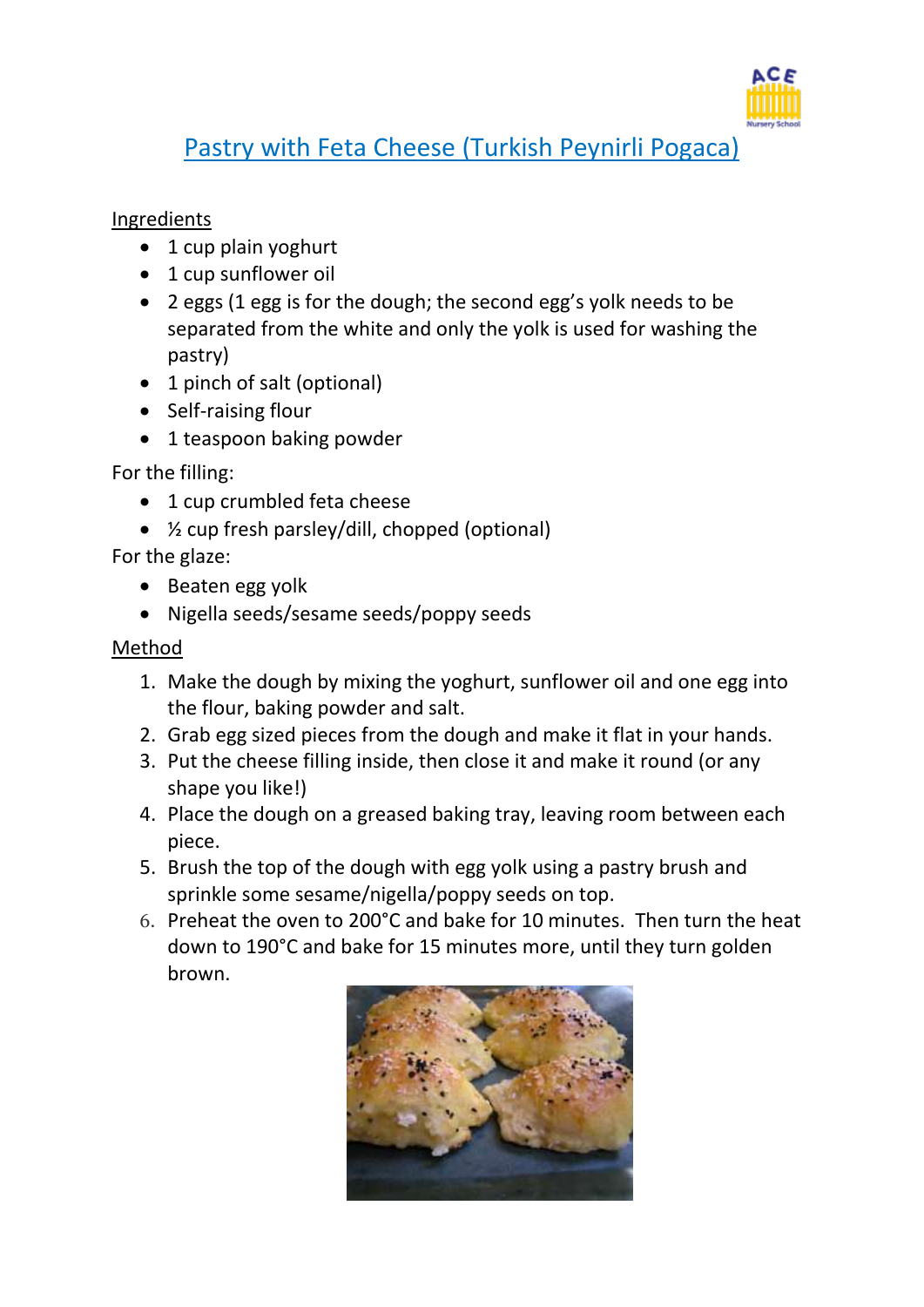

# Snowmen Bread Rolls

#### **Ingredients**

- ¼ cup of warm water
- 1 teaspoon sugar
- 1 teaspoon dried yeast
- 2 cups strong bread flour
- 1 tablespoon oil
- 1 teaspoon salt

- 1. Add the sugar and yeast to the warm water. Gently stir.
- 2. Put the flour and salt into a mixing bowl.
- 3. Add the wet ingredients to the dry. Add the oil.
- 4. Mix then knead.
- 5. Shape (for snowmen, place a smaller ball of dough on top of a larger ball) and leave to rise.
- 6. Preheat the oven to 220°C and bake for 15 minutes.

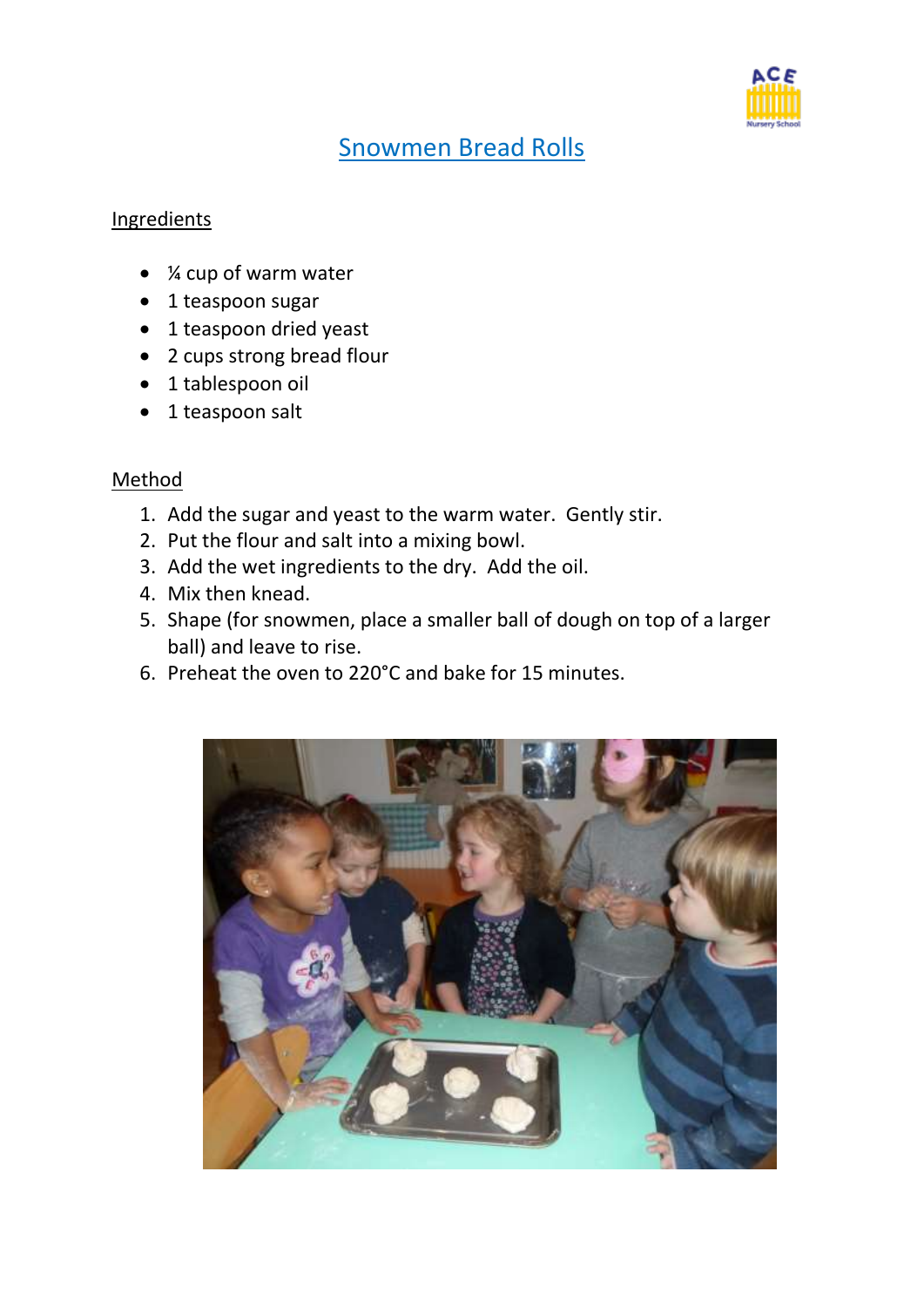

# Courgette Bread

### **Ingredients**

- 1 cup of sugar
- 3 eggs
- 3 cups of flour
- 3 teaspoons of vanilla essence
- $\bullet$  1 cup of oil
- 2 cups of grated courgette
- 1/4 teaspoon salt
- 1 teaspoon of baking soda
- 1/4 teaspoon baking powder
- 3 teaspoons cinnamon

- 1. Preheat the oven to 160°C
- 2. Combine all ingredients
- 3. Pour into 2 greased loaf tins
- 4. Bake for one hour

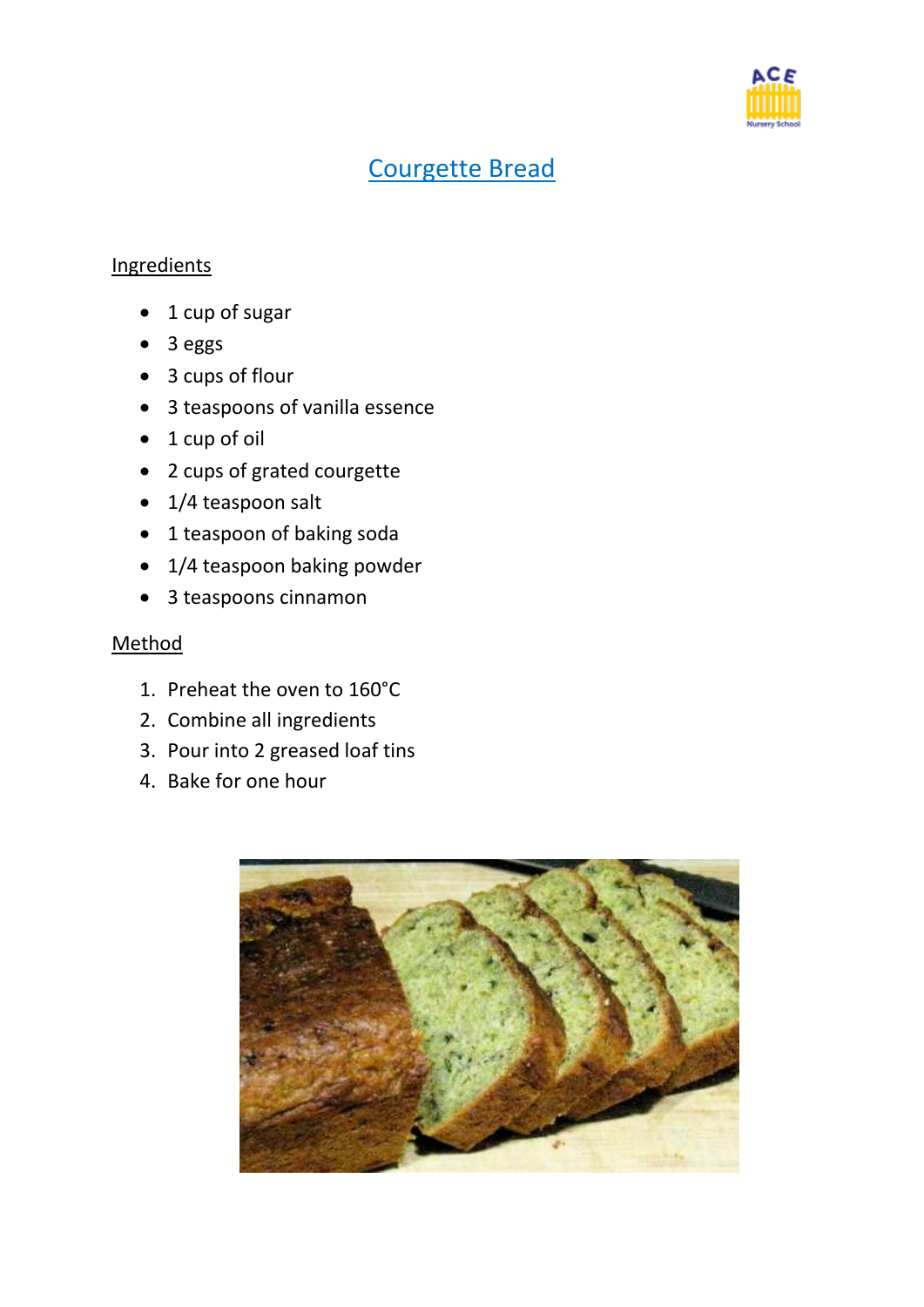

# Courgette Sweet Bread

#### **Ingredients**

- $\bullet$  2 eggs
- $\bullet$  % a cup of olive oil
- $\bullet$  % a cup of sugar
- 1 teaspoon of vanilla
- ½ teaspoon of cinnamon
- $\bullet$  1 % a cup of plain flour
- ½ teaspoon of baking powder
- ½ teaspoon of salt
- ¼ teaspoon of bicarbonate of soda
- $\bullet$  1 % cups of grated courgettes (a bit less than two courgettes)
- $\bullet$  % cup of raisins

- 1. Preheat the oven to 180°C
- 2. In a bowl mix the eggs, olive oil, sugar, vanilla and cinnamon. Add the courgettes (you can put the courgettes in a clean tea towel and wring it to get the water out).
- 3. In another bowl mix the flour, baking powder, salt, bicarbonate of soda and raisins.
- 4. Mix the wet and dry ingredients together.
- 5. Bake for 35 minutes.

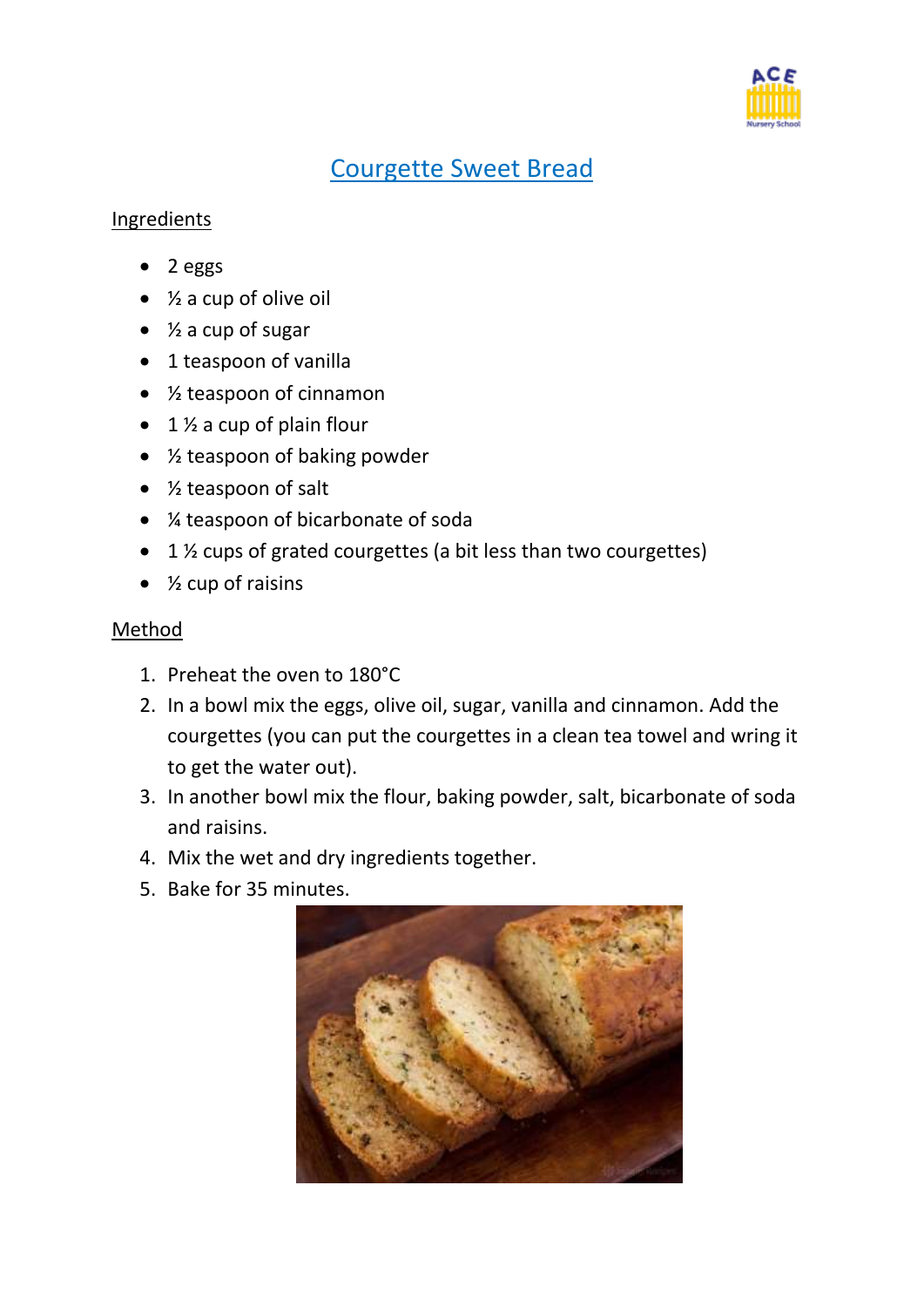

# Breadsticks

### Ingredients

- 90g (2/3 cup) self-raising flour
- $\cdot$  1/8 tsp salt
- $\bullet$  60ml (1/4 cup) milk
- 1tbsp plain flour for dusting
- 1-2 tbsp olive oil

- 1. Preheat the oven to 220°C/Gas 7/425°F
- 2. Put the flour, salt and milk into the bowl and mix until they come together.
- 3. Dust the plain flour onto the board and tip the mixture onto it.
- 4. Squish and squash the mixture on the board until you get a smooth dough.
- 5. Take a small chunk of dough and roll it out with flat hands until you get a long, thin worm shape. Repeat.
- 6. Use the pastry brush to paint oil all over the tray.
- 7. Put the dough sticks onto the tray and brush more oil on the tops.
- 8. Bake in the oven for 10-15 minutes (depending on the thickness of the sticks) until they turn golden brown.

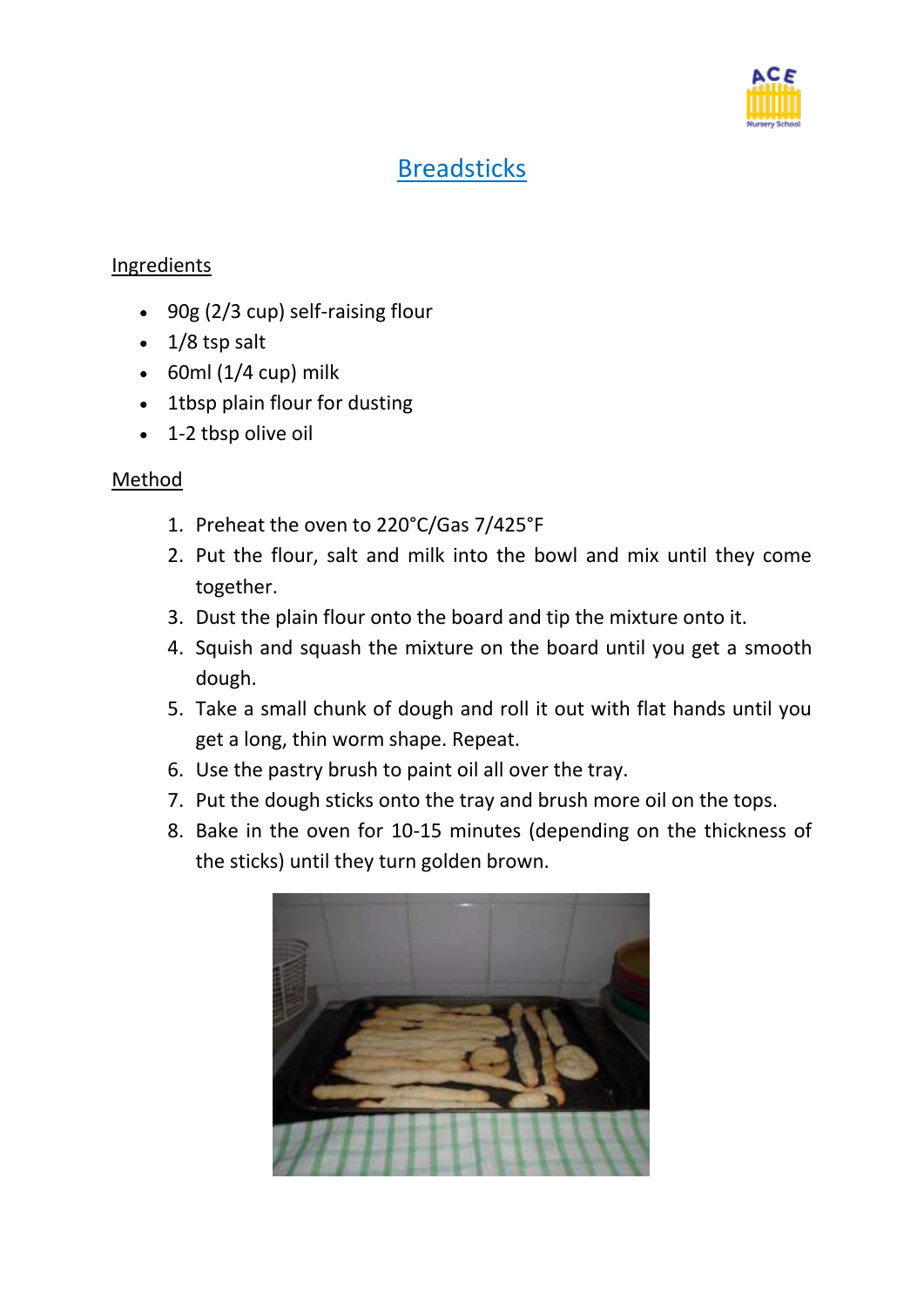

# Blueberry yoghurt muffins

(Makes 4)

### Ingredients

- 3tbsp vegetable oil
- 4tbsp Greek-style yoghurt
- $\bullet$  % tbsp. honey
- 20g ( $\frac{1}{4}$  cup) blueberries
- 65g ( $\frac{1}{2}$  cup) self-raising flour
- 1/8 tsp bicarbonate of soda

- 1. Preheat the oven to 180°C/Gas 4/350°F
- 2. Put the oil, yoghurt, honey and blueberries into the bowl and mix.
- 3. Add the flour and bicarbonate of soda. Mix until combined.
- 4. Count out 4 cases into the tray.
- 5. Use 2 spoons to scrape the mixture into the cases until each is twothirds full.
- 6. Bake in the oven for 20 minutes until they feel springy on top.

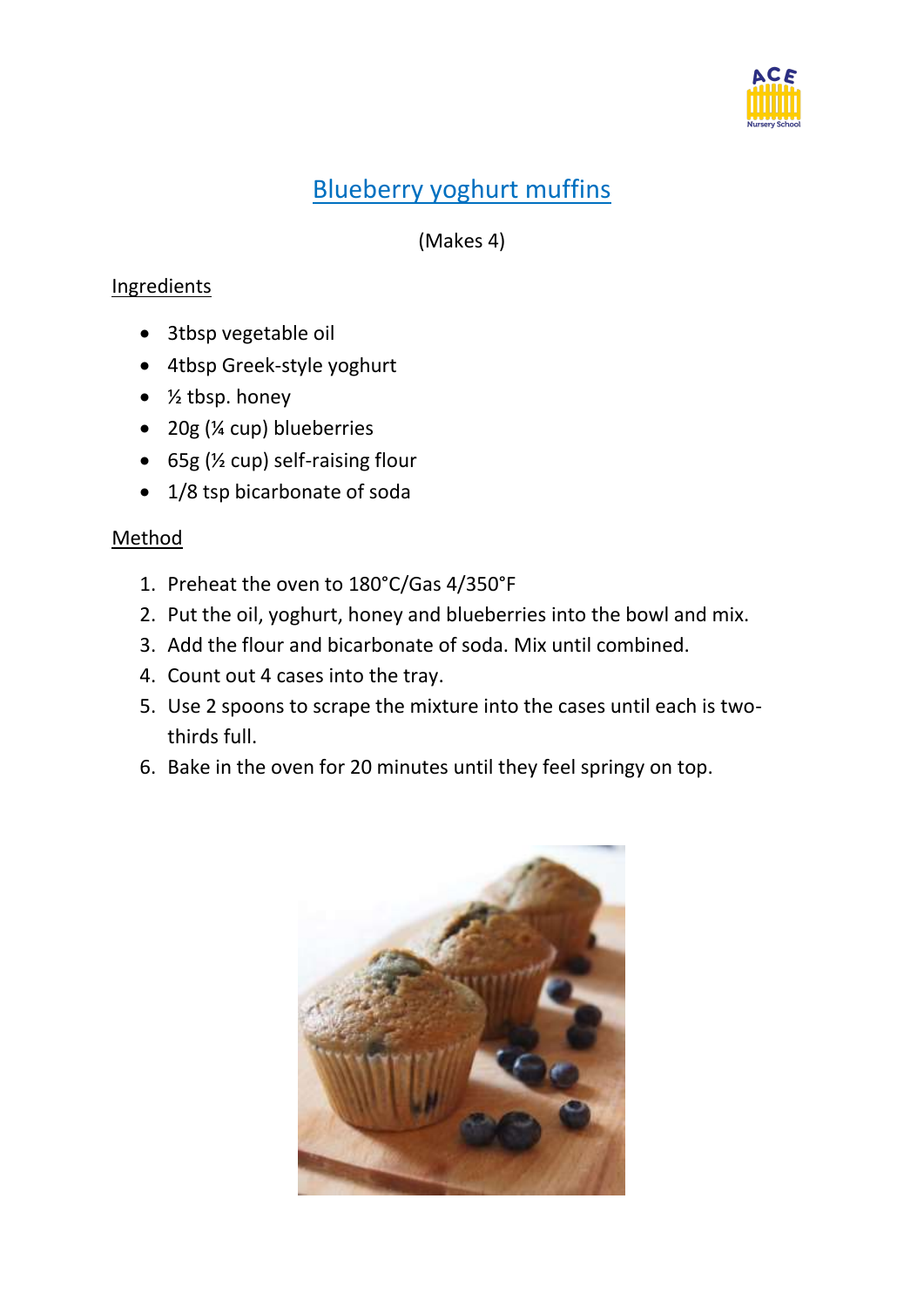

# Raspberry and white chocolate muffin

### **Ingredients**

- 110g butter
- 100g caster sugar
- 150ml milk
- $\bullet$  2 eggs
- 1tsp vanilla extract
- 300g plain flour
- 2tsp baking powder
- 1 bar of white cooking chocolate
- $\bullet$  1 % punnets of raspberries

- 1. Preheat the oven to 150°C
- 2. Line a muffin tray with 10 muffin papers
- 3. In a large mixing bowl beat together the butter, sugar, eggs, milk and vanilla until light and fluffy.
- 4. Add the flour and baking powder, beating well until smooth.
- 5. Stir in the melted chocolate and raspberries and spoon the mixture into the prepared muffin cases.
- 6. Bake in a preheated oven for 30-50 minutes until firm to the touch.

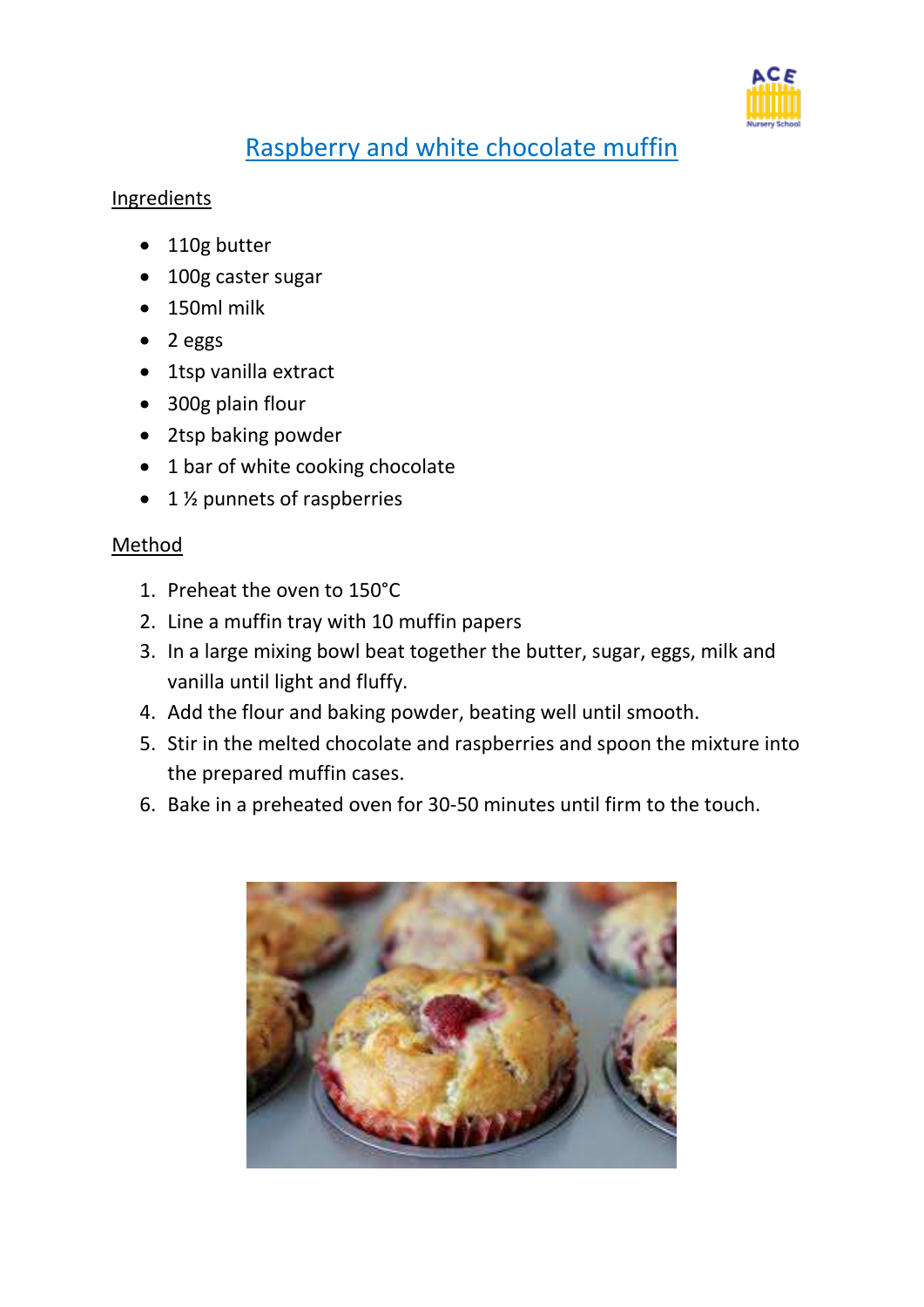

# Barmbrack

#### Ingredients

- 100g raisins
- 100g sultanas
- 100g currant
- 50g glacé cherries, halved or quartered
- 50g candied peel
- 300ml hot tea (Earl Grey is especially nice!)
- 50ml whiskey (or another 50ml of tea!)
- 1 egg, lightly beaten
- 250g self-raising flour
- 200g light brown sugar
- 1 level tsp mixed spice

- 1. Put the raisins, sultanas, currants, cherries and candied peel in a large bowl, one that is big enough to accommodate all the ingredients.
- 2. Pour over the tea (and whisky is using!) and allow the fruit to soak for at least 30 minutes or even overnight.
- 3. When you are ready to bake, preheat the oven to 180°C (350°F).
- 4. Line a 450g (1lb) loaf tin with parchment paper or a loaf tin liner.
- 5. Add in the beaten egg, flour, sugar and mixed spice to the fruit and tea mixture. Stir well until everything is combined.
- 6. Pour the batter over the prepared loaf tin.
- 7. Bake for about 1 ½ hours or until a skewer comes out clean.
- 8. Leave to cool on a wire rack before slicing.

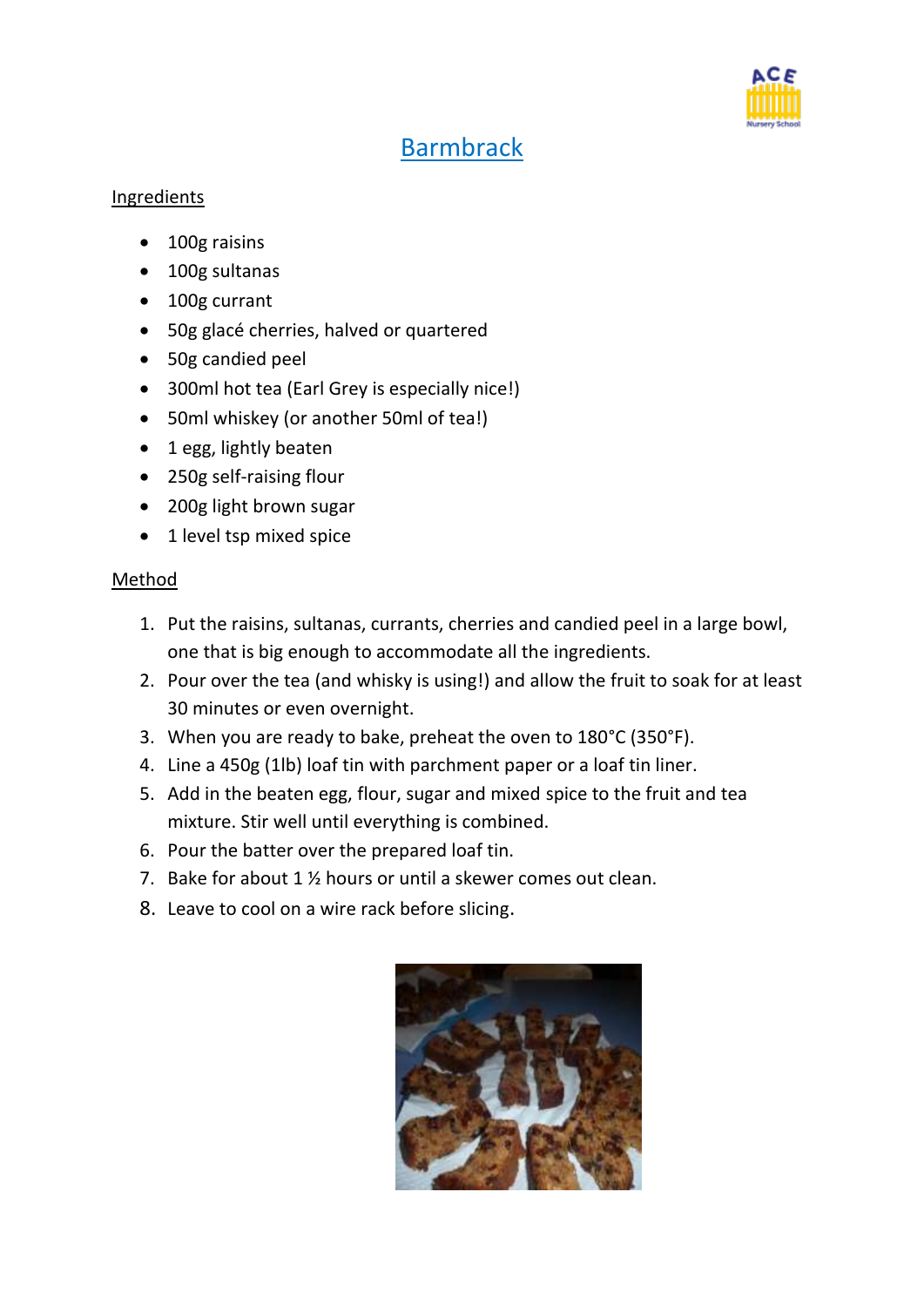

# Pumpkin and Goats Cheese Lasagne (Serves 12-15)

(Butternut squash can be used instead of pumpkin)

#### Ingredients

#### **FOR THE PUMPKIN FILLING**

- 2 x 15ml tablespoons olive oil
- 30g unsalted butter
- 8 sage leaves
- 2 onions, peeled and finely chopped
- 3 cloves garlic, peeled and minced
- 2.2kg pumpkin, peeled, deseeded and cut into 3cm rough cubes (this is about half a decent-sized pumpkin. When prepared, it yields just under 2 kilos)
- 75ml vermouth or white wine (or substitute vegetable stock)
- 60ml water
- 1 x 400g can chopped tomatoes
- salt and pepper

#### **FOR THE TOMATO SAUCE**

- 1 x 700g (700ml) bottle passata
- 500ml water
- 2 x 15ml tablespoons sugar
- 2 x 15ml tablespoons Maldon salt or 1 x 15ml tablespoon table salt
- good grinding of pepper

#### **FOR THE CHEESE LAYER**

- 450g soft fresh goat's cheese
- 500g ricotta cheese
- 3 large eggs
- good grating of fresh nutmeg

#### **TO ASSEMBLE**

- 2 x 300g packets fresh lasagne sheets
- 2 balls mozzarella
- 125g pine nuts toasted in a hot dry pan
- salt and pepper

**NOTE:** Use a soft goat's cheese log, like Chevrissime blanc, that has no skin and a texture more like that of a goat's curd cheese.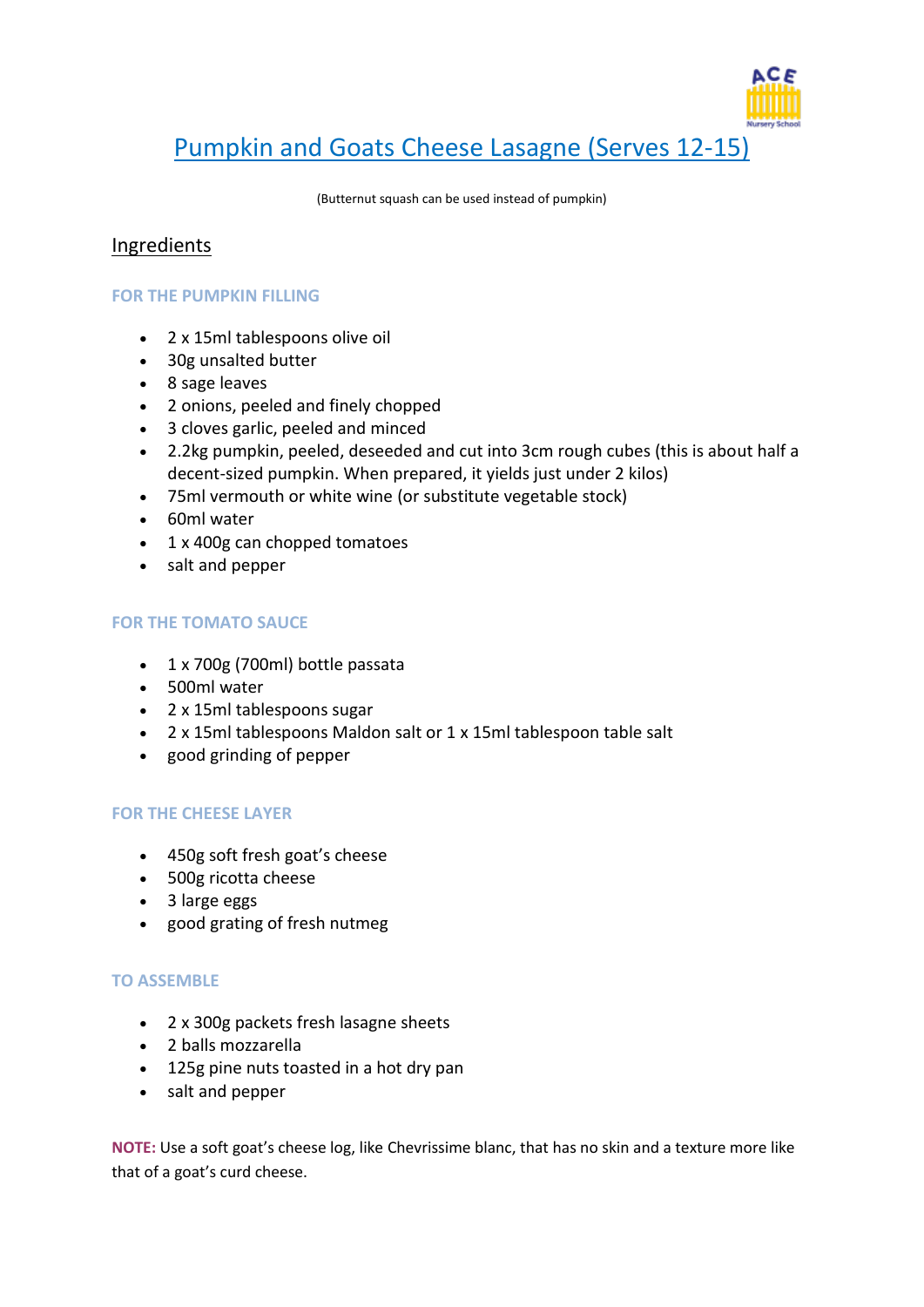

#### Method

- 1. To make the pumpkin filling: heat the oil and butter in a shallow casserole and fry the sage leaves over a gentle heat for about 2 minutes. Add the chopped onion and minced garlic to the pan and fry very gently for another 10 minutes or so. Add the pumpkin pieces, turn well in the oniony oil and, after about 5 minutes, add the vermouth (or wine or stock), the water and chopped tomatoes. Simmer, covered, for an hour, stirring occasionally so the pumpkin cooks evenly. Taste for seasoning and leave to cool.
- 2. For the tomato sauce: simply pour the passata and water into a large jug or bowl, and stir in the sugar, salt and pepper, whisking it all together.
- 3. To make up the cheese layer: in a separate bowl beat the goat's cheese and ricotta with the eggs, nutmeg, and salt and pepper to taste. Preheat the oven to 200C/180C fan/400F/gas 6, slipping in a baking sheet as you do.
- 4. To assemble the lasagne, begin by putting 500ml of the cold tomato sauce in the bottom of a roasting tin (measuring approx. 36cm x 26cm x 6cm). Then layer with a third of the lasagne sheets, overlapping them well. Leave the rest of the tomato sauce aside for the time being.
- 5. Layer a third of the pumpkin filling over the lasagne, and dollop on a third of the cheese mixture, coaxing with a rubber spatula. It won't cover completely; think more of spreading blobs about. Then start again with a layer of lasagne, followed by pumpkin, then the cheese. Repeat once more – lasagne, pumpkin, and the last of the cheese mixture. Pour the remaining cold tomato sauce over, letting it sink down and be absorbed in the layers. Slice and chop the mozzarella balls and dot over the top.
- 6. Cook in the oven, on the baking sheet, for 1 hour. Once cooked, take out of the oven and let it stand for 15-30 minutes to make cutting and serving easier. (I love this when it's been standing for an hour or so, too.) As you cut and slice, you will notice a shallow tomato-cheesy pool at the bottom of the tin; bread dunked into this is gorgeous.
- 7. Sprinkle the toasted pine nuts over the lasagne, and cut into squares to serve.

MAKE AHEAD TIP: Up to 2 days ahead, make the pumpkin filling, leave to cool and keep covered, in the fridge. Make the cheese layer and keep, covered, in the fridge. When ready to use, assemble the lasagne and cook as directed.

FREEZE AHEAD TIP: Cook, cool and freeze the cooked pumpkin for up to 1 week. Thaw overnight in the fridge. When ready to use, assemble the lasagne and cook as directed.

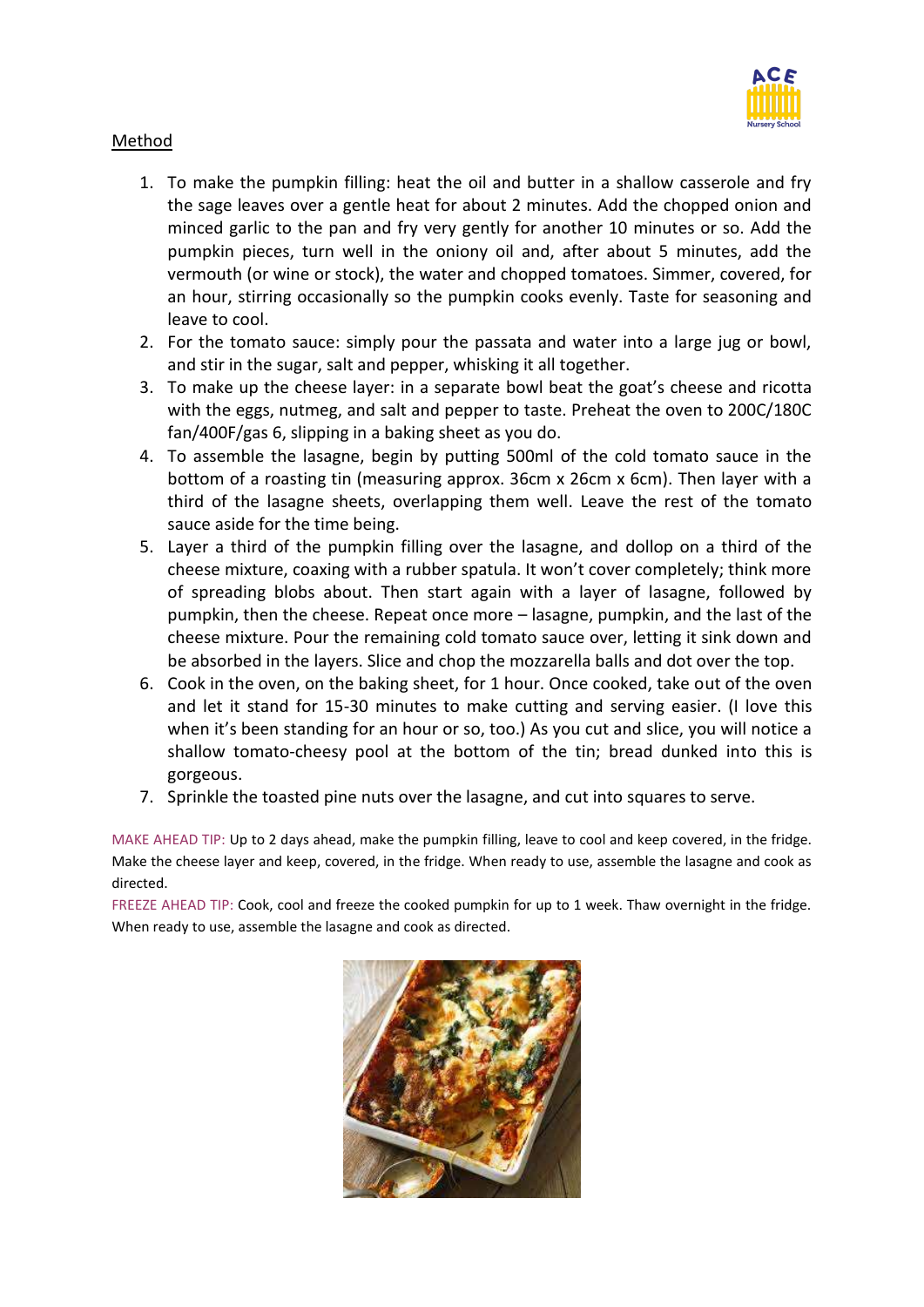

# Vegetable Soup

#### Ingredients

- 2 leeks
- 3 large potatoes
- 5 large carrots
- 1 vegetable stock cube

- 1. Begin by chopping up the leeks, carrots and potatoes
- 2. Put around a tbsp of oil into a saucepan and put onto a medium heat. Add the leeks and sweat them off for around five minutes.
- 3. Once the leeks have sweated off add the carrots and continue to cook for a few minutes. Then finally add the potatoes.
- 4. Boil the kettle, then add 450ml of water into a jug with the stock cube and dissolve. Then add the stock to the saucepan so it just covers the vegetables and then shimmer till the vegetables are cooked through.
- 5. Once the vegetables are cooked pour into a liquidiser and blend until smooth.
- 6. This makes quite a thick soup so if you like it thinner then add more water from the kettle and blend again.

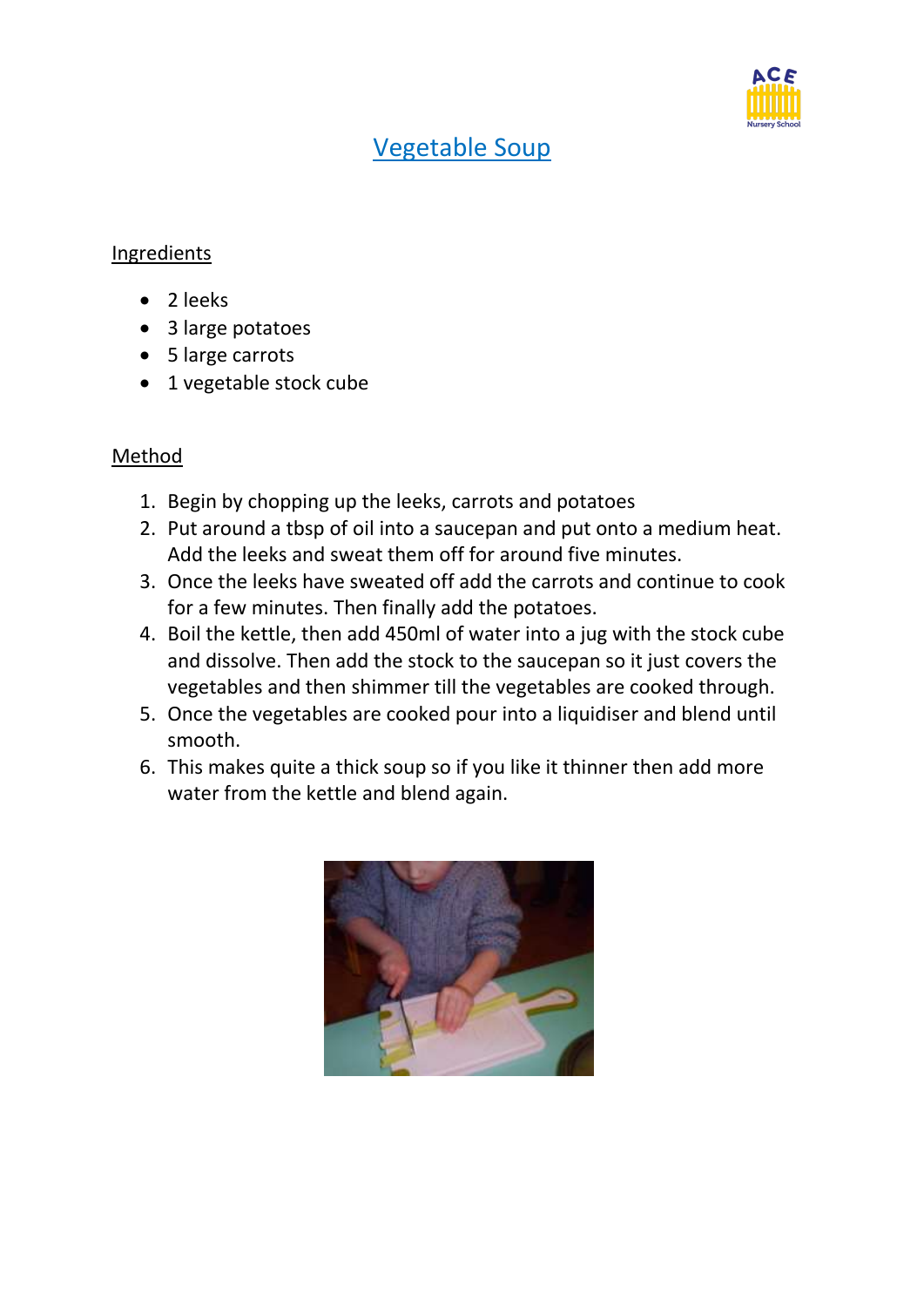

# **Guacamole**

# **Ingredients**

- 2 avocados
- $\bullet$  1 lemon

## Method

Mash the avocados with a fork and add the lemon juice.

Serve it with breadsticks/pitta bread or toast

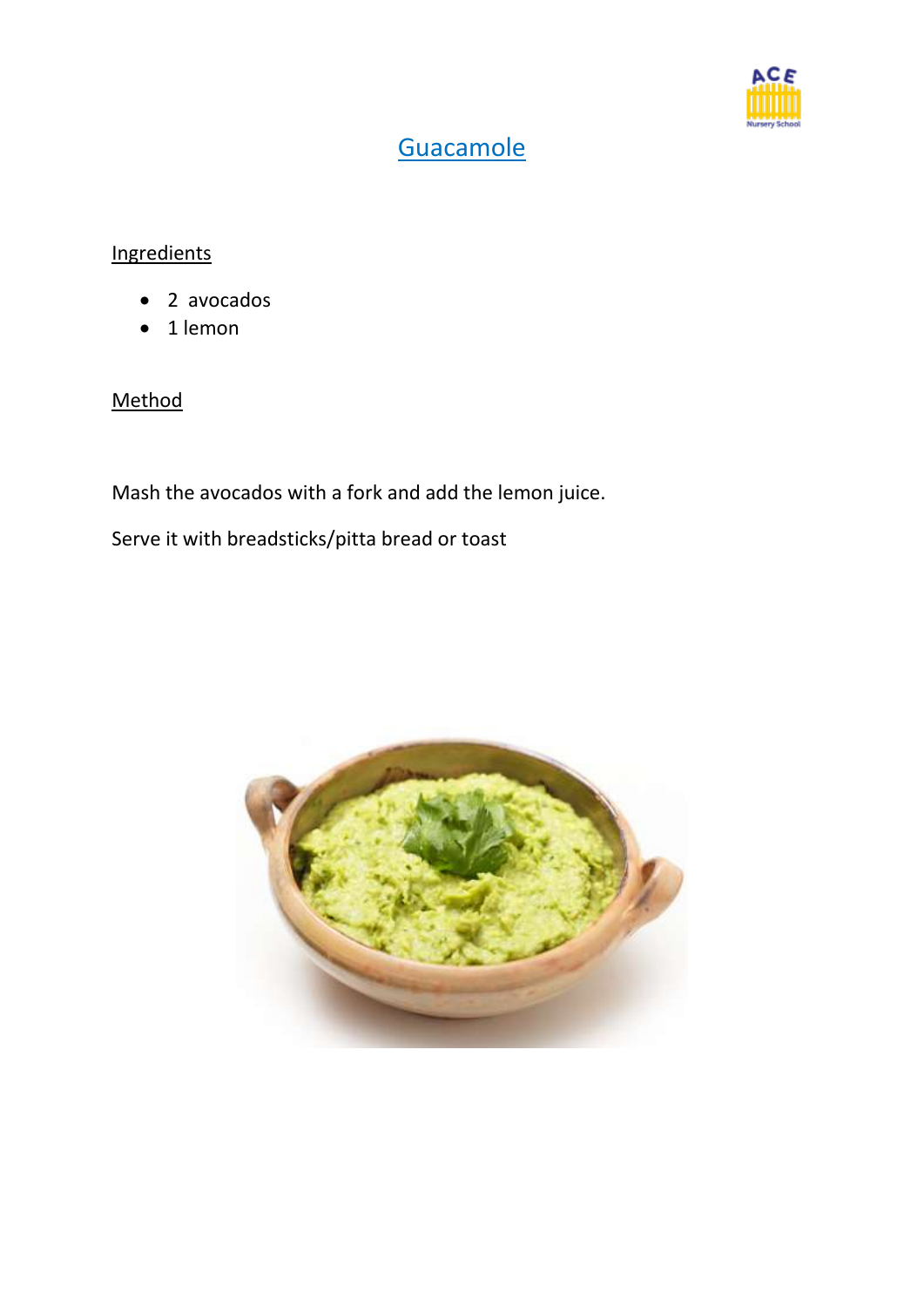

# ACE Muffins

#### Ingredients

- 2 medium eggs
- 125 ml vegetable oil
- 250 ml semi-skimmed milk
- 200 g golden caster sugar
- 400 g self-raising flour (or same quantity plain flour and 3 tsp baking powder)
- 100 g currants or sultanas

- 1. Heat oven to 200 C/180C fan/gas 6 and line 2 muffin trays with paper muffin cases
- 2. In a large bowl beat the eggs lightly for at least a minute.
- 3. Add the oil and milk and beat until just combined then add the sugar and whisk until you have a smooth batter.
- 4. Sift in flour (and baking powder if using) then mix until just smooth. Be careful not to over-mix the batter as this will make the muffins tough.
- 5. Stir in the currants or sultanas
- 6. Fill in muffin cases two-thirds full and bake for 20-25 minutes, until risen, firm to the touch and a skewer inserted in the middle comes out clean.

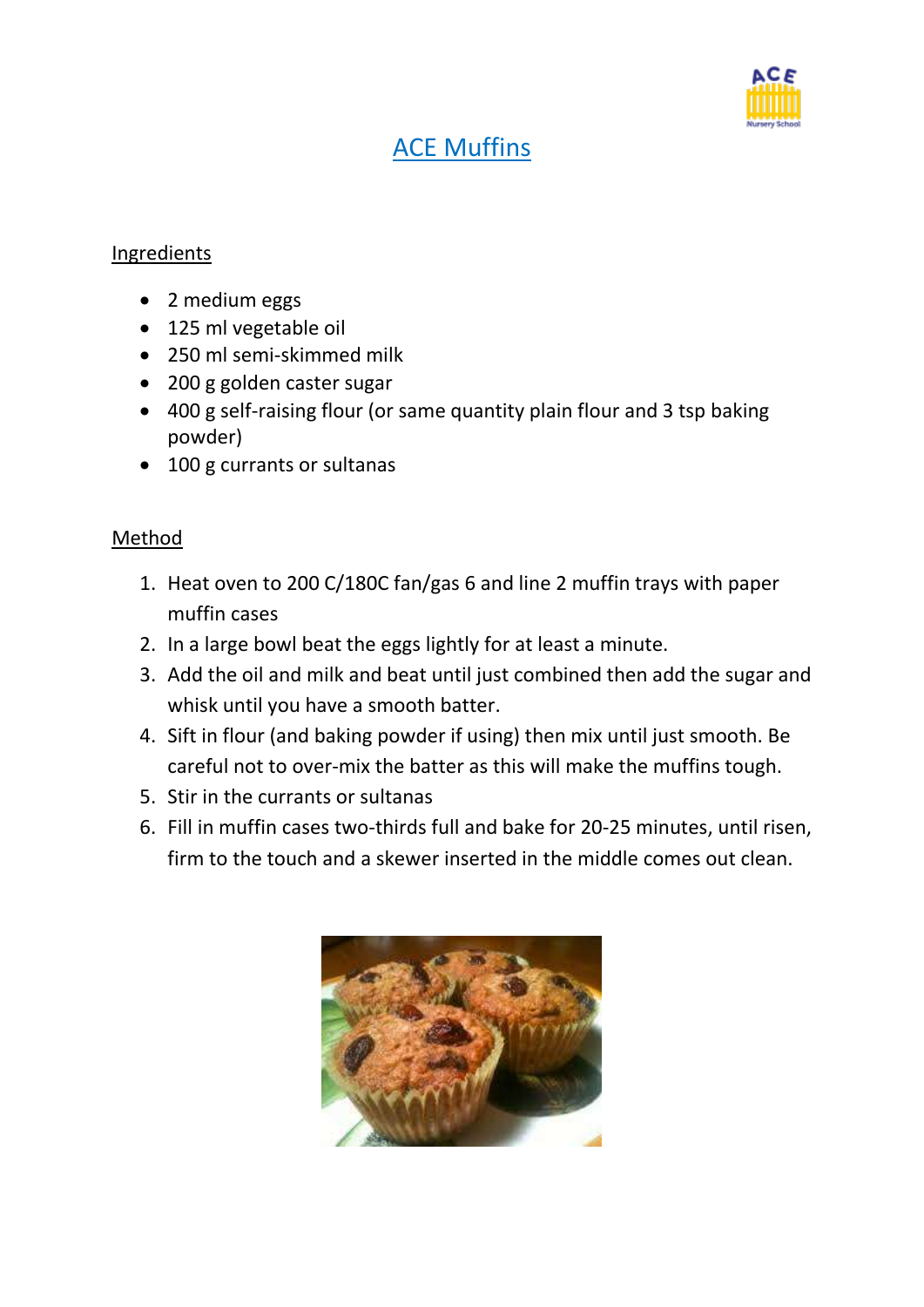

# Pancakes

### Ingredients

- 150 g plain flour
- 2 large eggs
- 300 ml milk
- Sunflower or vegetable oil for frying

- 1. Put all the ingredients in a bowl and whisk together until you have a smooth batter
- 2. Heat a small amount of oil in a pan
- 3. Use a ladle to spoon some batter into the hot pan, then tip the pan around from side to side so the batter is spread evenly around the pan
- 4. Cook both sides until golden brown
- 5. Serve with sugar, lemon/orange wedges or with honey/strawberry jam

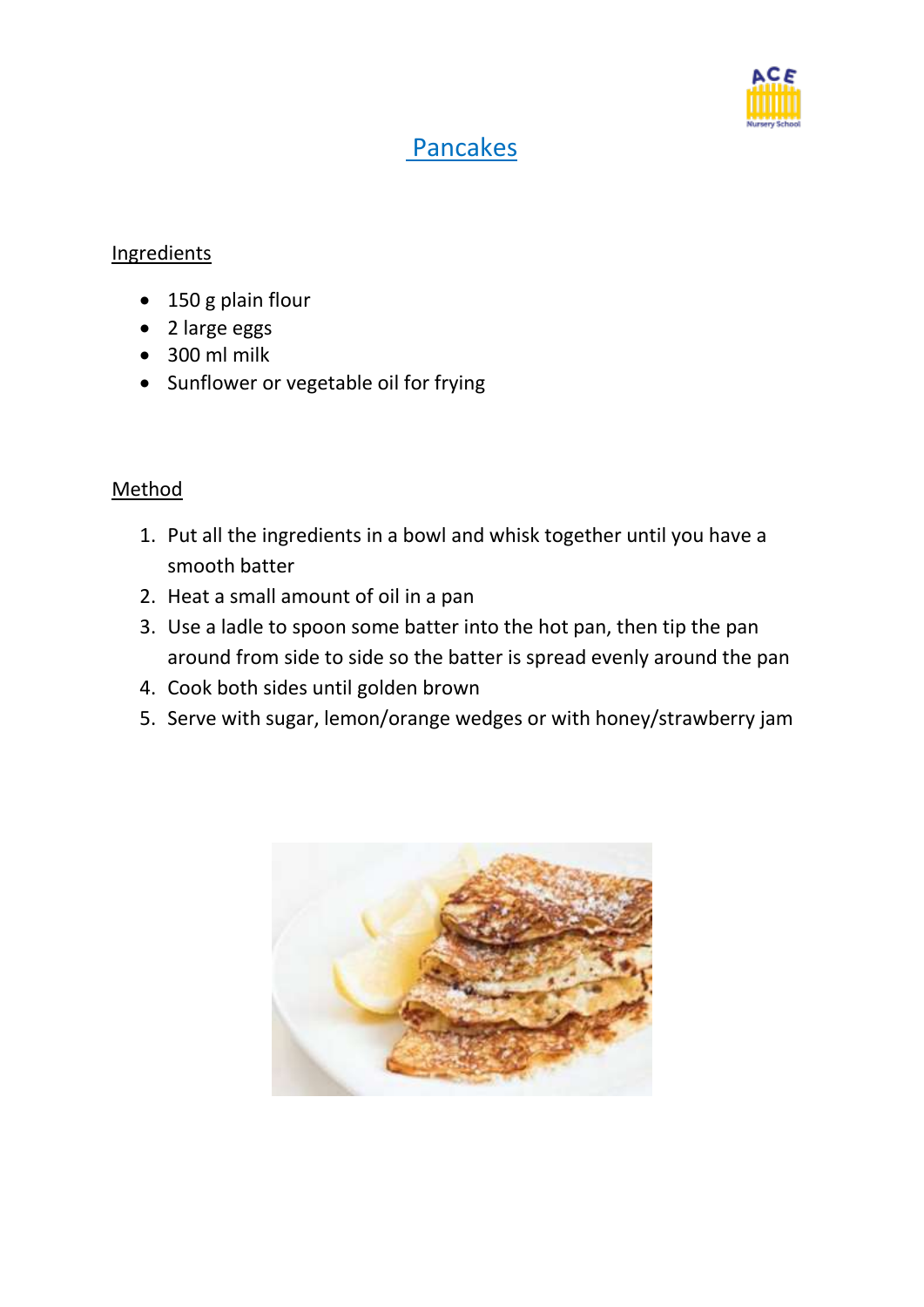

# Madeleines

### Ingredients

- 2 eggs
- 110 g caster sugar
- Juice of one small orange
- 1 pinch salt
- 100 g plain flour
- 1 tsp baking powder
- 100 g butter

- 1. Pre heat oven to 180°C
- 2. In a bowl cream together the sugar and eggs until light and fluffy
- 3. Add sifted flour, baking powder, salt and stir gently
- 4. Squeeze the juice from the orange and add to the mixture
- 5. Melt the butter
- 6. Add the melted butter to the mixture and stir well
- 7. Grease a madeleine tin or a shallow bun tin with melted butter
- 8. Spoon the mixture into the tin
- 9. Place in a pre-heated oven for approx 10 minutes or until light golden brown
- 10.Remove from the oven and sprinkle with sifted icing sugar

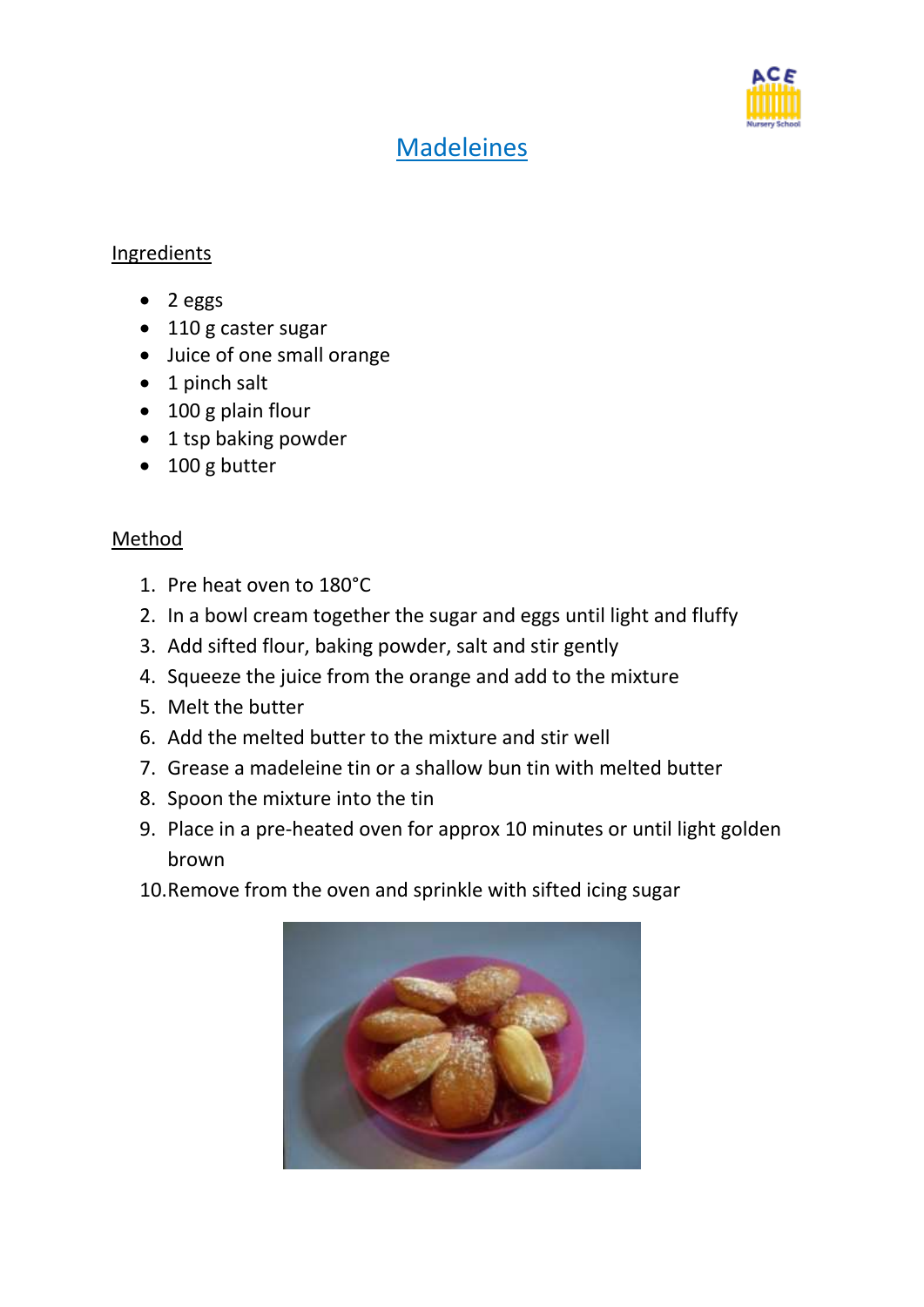

# Chocolate Fairy Cakes

### Ingredients

- 100 g butter
- 100 g soft brown sugar
- $2 eggs$
- 75 g plain flour
- 25 g cocoa powder
- Splash of milk

- 1. Pre heat oven to gas mark 6 (200°C)
- 2. Cream butter and sugar
- 3. Sieve flour and cocoa powder in another bowl
- 4. Beat eggs one at a time and add to the creamed mixture with one spoonful of the flour mix each time
- 5. Add remaining flour and a splash of milk and mix together
- 6. Spoon into bun cases
- 7. Place in centre of the oven for 12 15 minutes

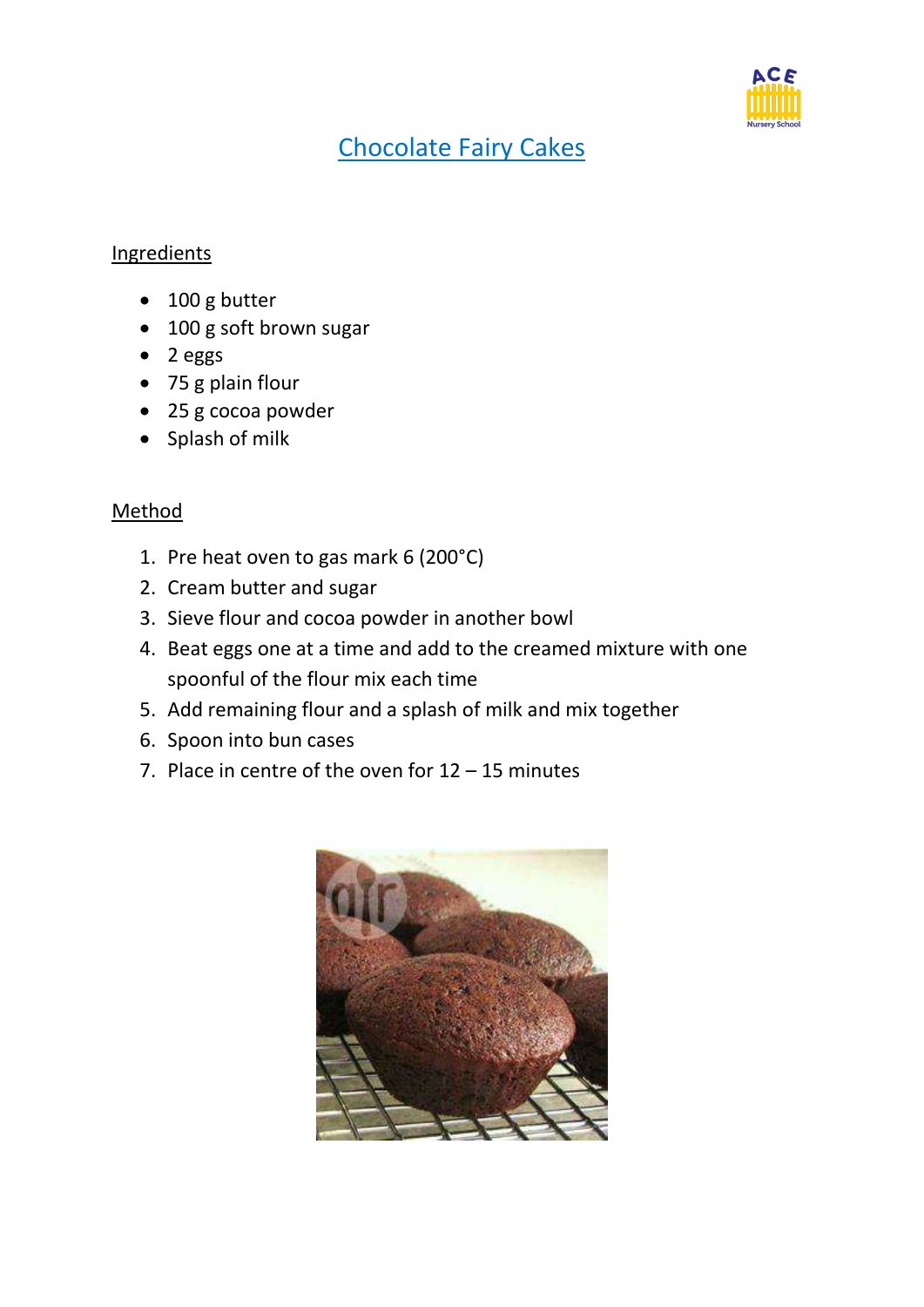

# Fruit Muffins

Ingredients (makes 12)

- 50 g butter
- $\bullet$  1 egg
- $\bullet$  110 ml milk
- 40 g caster sugar
- 150 g plain flour
- 2 rounded teaspoons baking powder
- 110 g fruit (summer berries or banana is ideal)

- 1. Mix the dry ingredients (flour, sugar, baking powder)
- 2. Add the wet ingredients (egg, milk, butter)
- 3. Add the fruit (if using banana, slice and mash it first) and mix in
- 4. Spoon into cases (about ¾ full) and put into preheated oven (180°C) for 12 minutes (test if they are cooked all the way through by pricking with a skewer, if it comes out clean it is cooked in the middle)

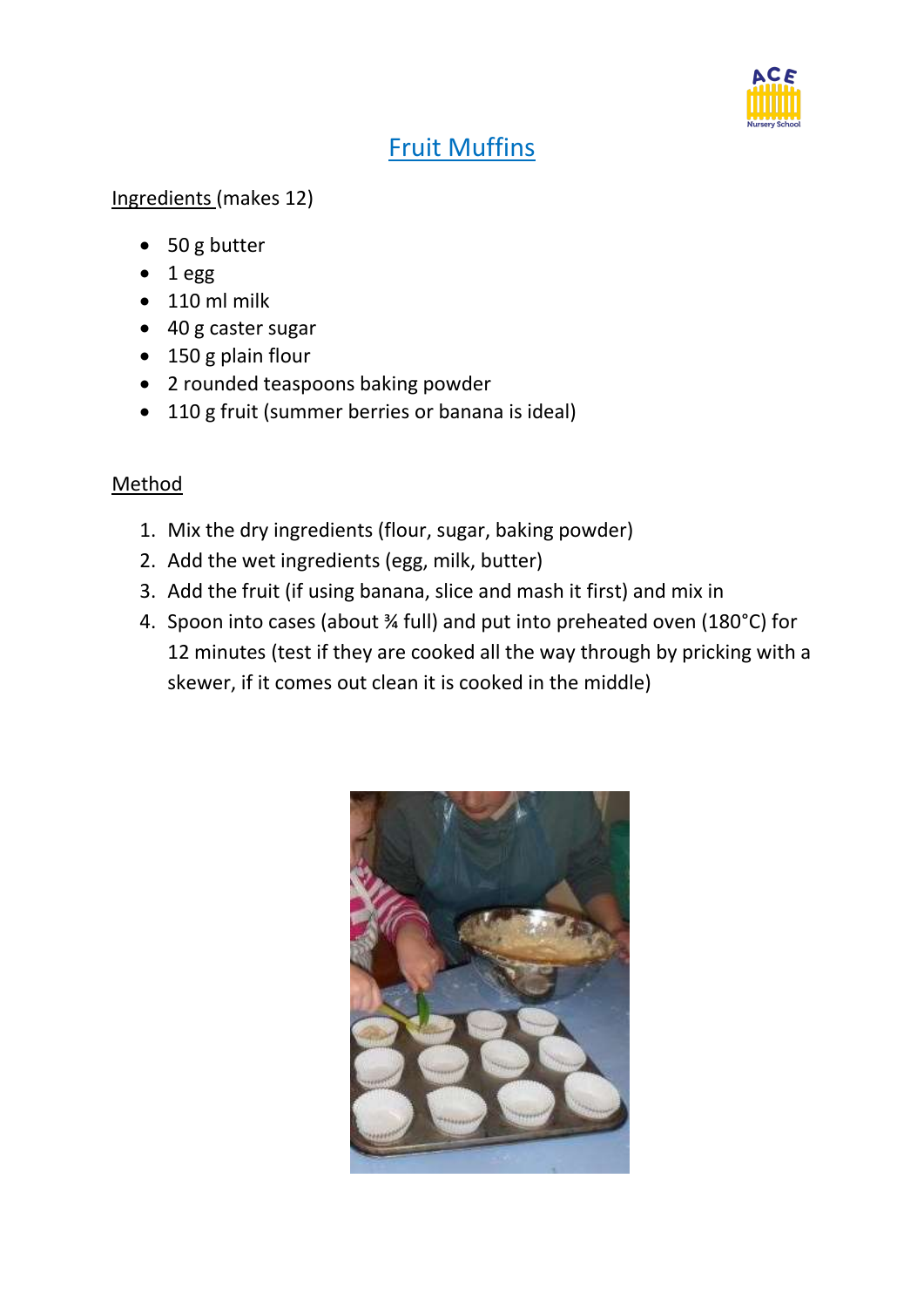

# Apple and Honey Muffins

Ingredients (makes 18)

- 220 g plain flour
- 3 tsp baking powder
- $\bullet$  % tsp cinnamon
- ¼ tsp nutmeg
- 80 g whole wheat/bran flakes
- 40 g raising
- 100 g grated apple
- 2 eggs
- 160 ml honey
- £120 ml milk
- 4 tbsp vegetable oil

- 1. Sift flour with baking powder and spices
- 2. Add cereal, raisins and apple
- 3. Beat eggs well and add honey, milk and oil
- 4. Add liquid mixture all at once to flour mixture, stirring to blend
- 5. Grease muffin cups and fill 2/3 full.
- 6. Bake at 200°C for 18-20 minutes

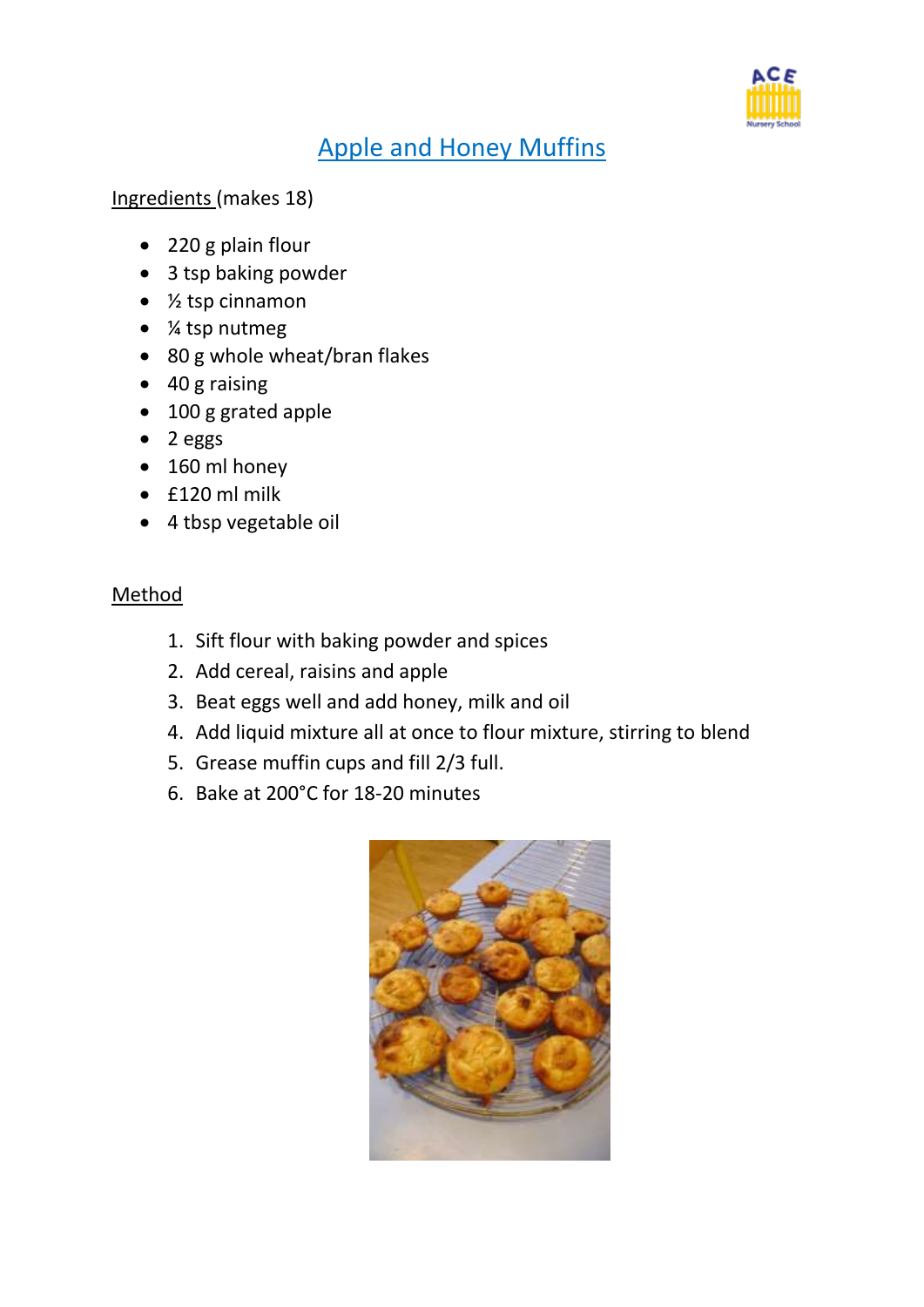

# **Jam drop biscuits**

### Ingredients

- 175 g unsalted butter (softened)
- 1 tsp vanilla extract
- ¼ cup icing sugar (sifted)
- 1 cup plain flour (sifted)
- ¼ cup cornflour
- *1*⁄4 cup raspberry jam

- 1. Preheat the oven to 180°C and line two baking trays with baking paper.
- 2. Beat the butter, vanilla and icing sugar in the bowl until pale and fluffy.
- 3. Add the flour and cornflour and mix until a dough forms. The mixture should be like play dough!
- 4. Lightly dust your hand with some extra flour, and then roll tablespoons of the mixture into balls.
- 5. Place each onto the trays about 2 cm apart and use your fingers to flatten slightly. Create a big thumbprint in the centre of the dough to create an indent, and then fill each with a small blob of jam.
- 6. Bake for 10 minutes or until they turn light golden on the edges and the jam is bubbling

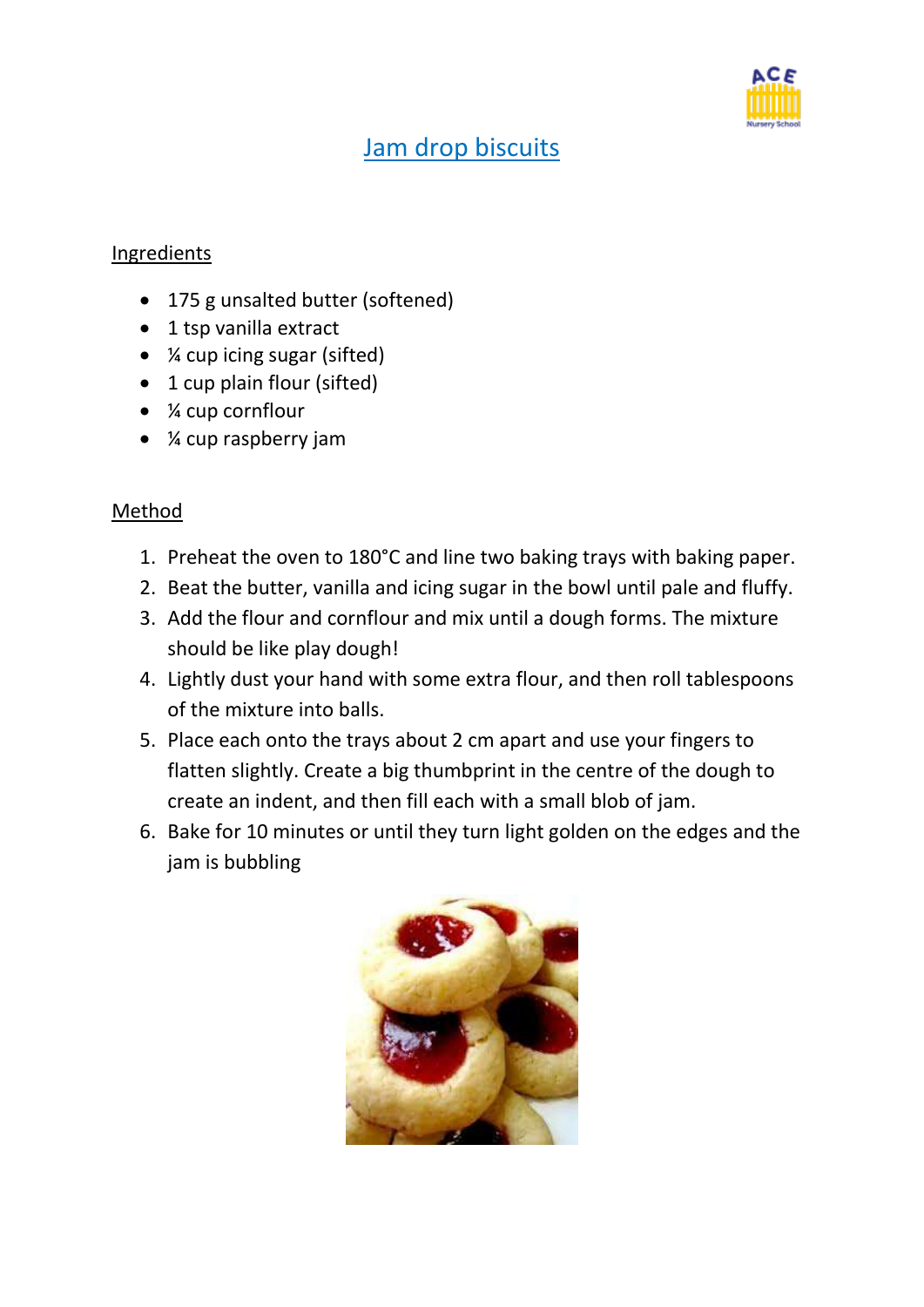

# Raspberry shortcake

#### Ingredients

#### **For the base**

- 200 g plain flour
- 25 g cornflour
- a pinch of salt
- 75 g caster sugar
- 150 g unsalted butter cut into small pieces, plus extra for the tin

#### **For the filling**

- 150 g fresh raspberries
- 125 g raspberry jam

#### **For the topping**

- 50 g porridge oats
- 3 tablespoons light brown muscovado sugar

- 1. Preheat the oven to 180°C. Grease an 18 cm square cake tin with butter.
- 2. Tip the flour, cornflour, salt and sugar into a bowl. Add the butter and rub it in with your fingertips until the mixture looks like fine crumbs.
- 3. Weigh out 100 g of the mixture and put on one side for the topping.
- 4. Tip the rest of the mixture into the prepared tin. Give the tin a shake so it is evenly spread then press it down with your hand to make a firm, even layer. Bake it for 10 minutes, then remove it from the oven. (Leave the oven on)
- 5. Put the raspberries and jam into a bowl and mix gently.
- 6. Put the 100 g shortcake crumbs you saved into another mixing bowl. Add the oats and sugar, mix well then squeeze the mixture together with your hands so it comes together into flakes or large crumbs.
- 7. Gently spread the raspberry mixture over the baked shortcake. Scatter the oat topping evenly over the raspberries. Put the tin back into the oven for another 15-20 minutes, until light golden brown and bubbling around the edges.

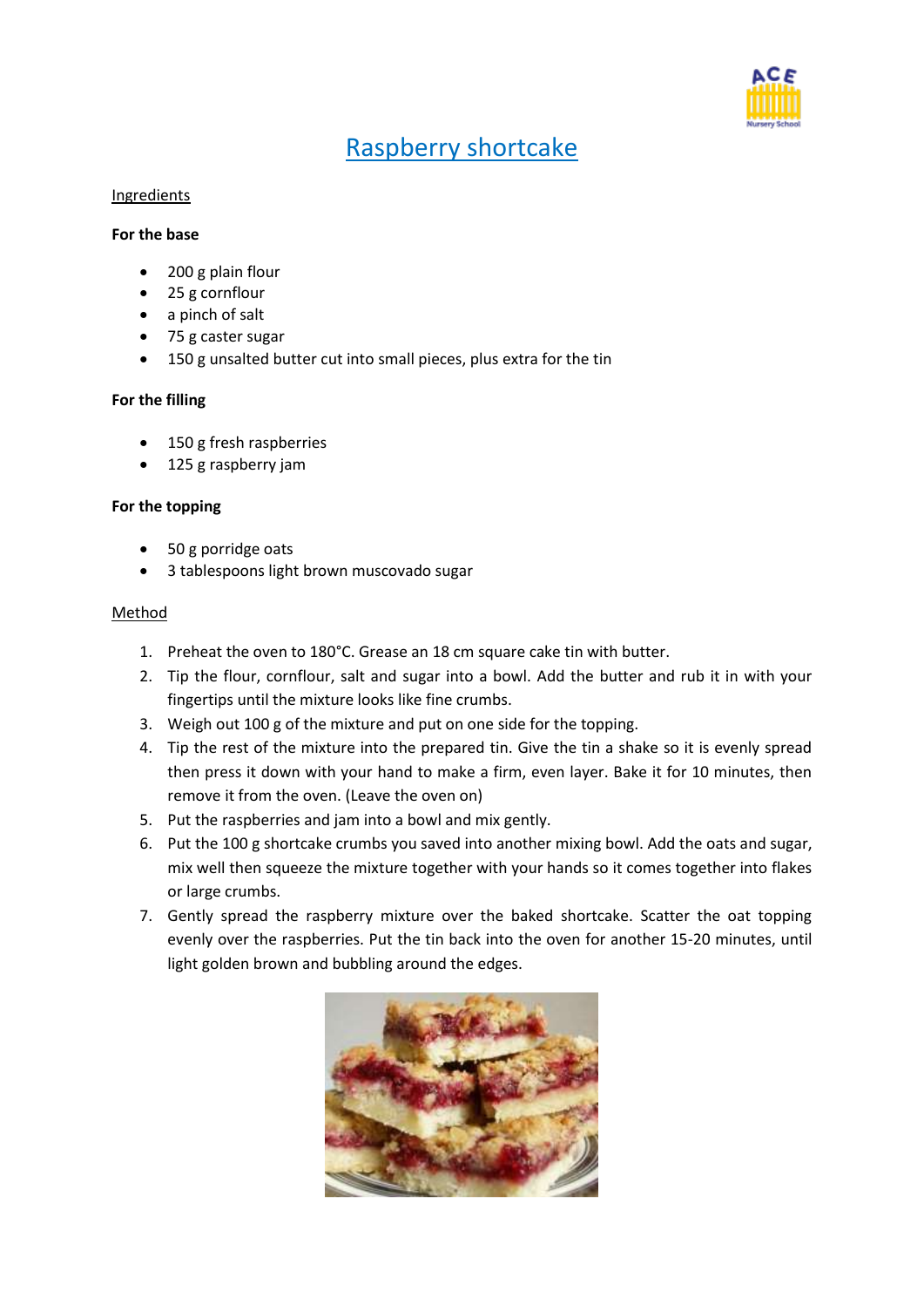

# Gingerbread men

### Ingredients

- 400g plain flour
- ¾ tsp bicarbonate of soda
- 2 tsp ground ginger
- 2 tsp ground cinnamon
- $\bullet$  % tsp ground allspice
- $\frac{1}{4}$  tsp ground nutmeg
- $\bullet$  % tsp salt
- 180 g unsalted butter at room temperature
- 125 g sort dark brown sugar
- $-1$  egg
- 125 g black treacle

- 1. Sift together the flour, bicarbonate of soda, ginger, cinnamon, allspice, nutmeg and salt in a large bowl and set aside.
- 2. Put the butter, sugar and treacle in a bowl and mix it until is light and fluffy then add it to the flour mixture (couple of tablespoons at a time) until it forms an even dough.
- 3. Divide it into 3 and wrap each piece in clingfilm. Leave to rest overnight in the fridge.
- 4. Preheat the oven to 170°C
- 5. Take the dough out of the fridge and leave it to soften for about 10 minutes.
- 6. Dust a work surface with flour and roll out the dough to a thickness of about 4 mm with a rolling pin, then cut out shapes with the biscuit cutters.
- 7. Arrange the cookies on a baking tray and bake them for 10-15 mins.

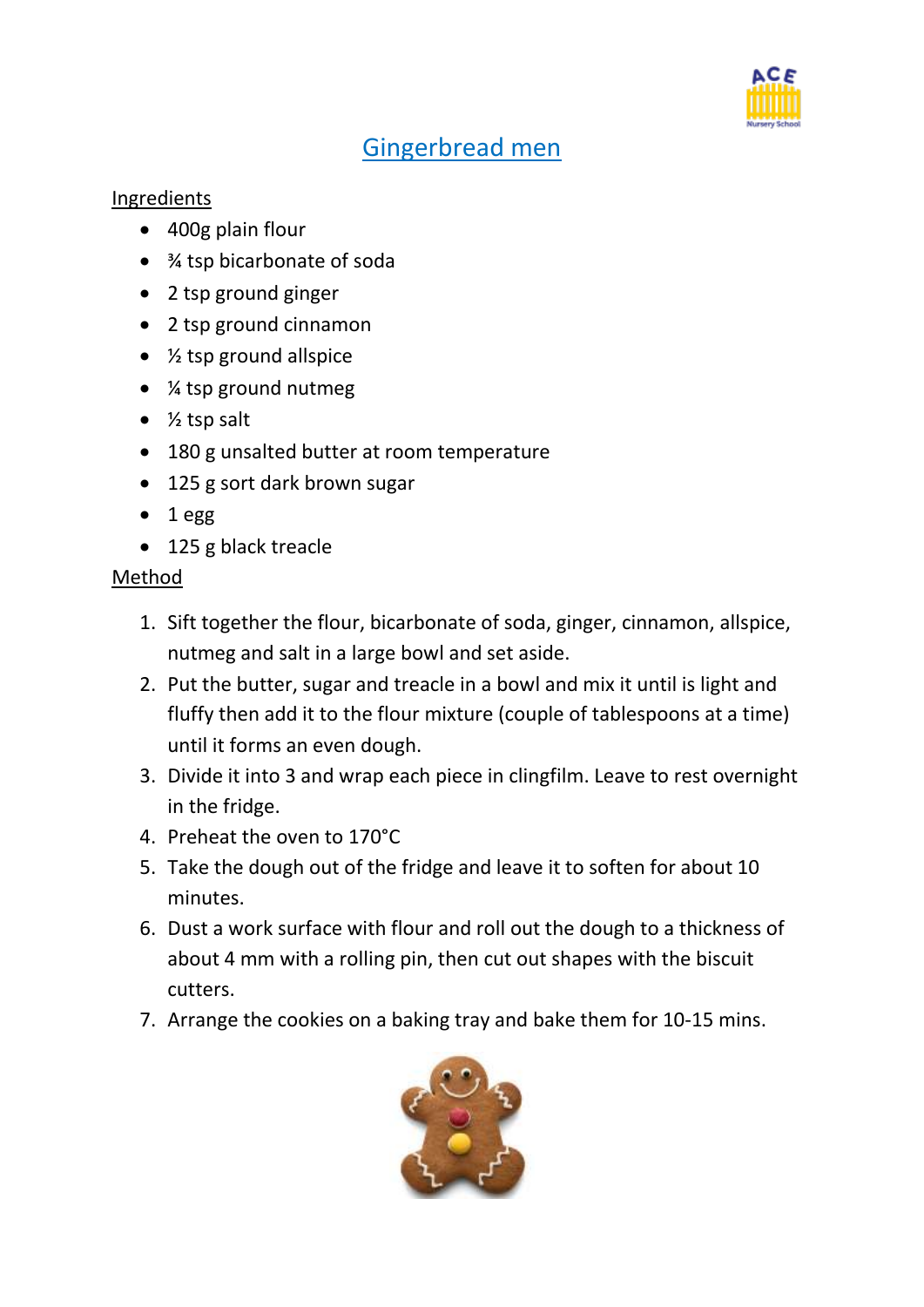

# Potato Latkes

### Ingredients

- 2 large baking potatoes
- 1 large egg, whisked
- 3 tablespoons flour
- 1 % teaspoon salt
- ¼ teaspoon freshly ground black pepper
- 3 tablespoons butter

- 1. Peel the potatoes and grate them.
- 2. Wrap the grated potatoes in a tea towel and squeeze out as much liquid as possible.
- 3. Combine the potatoes in a bowl with the egg, flour, salt and pepper. Mix well.
- 4. Melt the butter in a frying pan. Place a tablespoon of the potato mixture into the sizzling butter and cook for 2 minutes.
- 5. Turn the pancakes over and cook for another 2 minutes, or until crisp on the outside and golden brown.

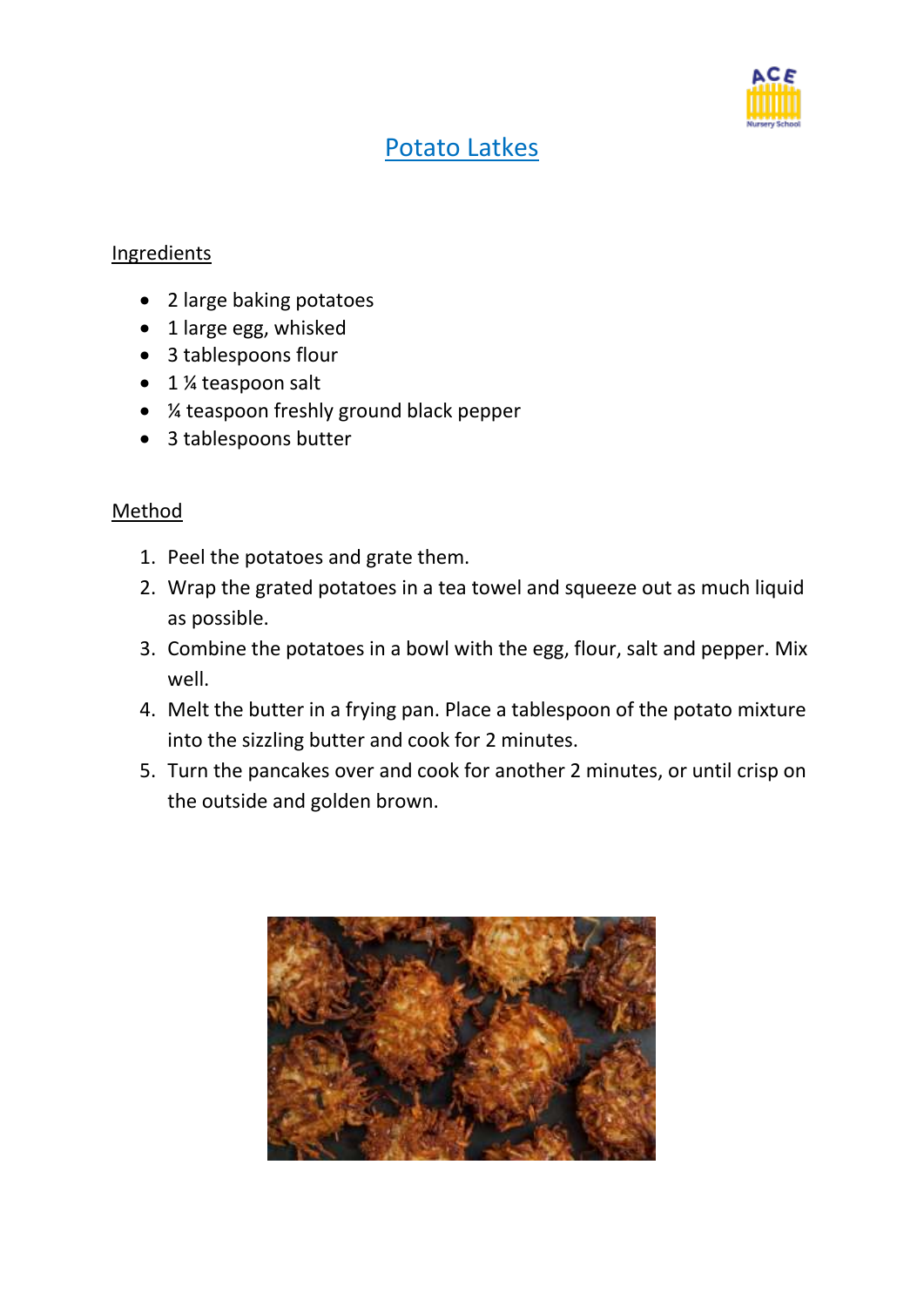

# Sweet Potato Brownies

#### **Ingredients**

- 180 g cooked sweet potatoes (about 2 medium ones) –they need to be baked or microwaved, boiling will make them too wet
- 100 g pitted dates
- 100 g melted butter
- $-1$  egg
- 100 g flour
- 4 tbsp cocoa powder
- 1 tsp baking powder
- 1 tsp baking soda
- 1 tsp vanilla extract

- 1. Blend all the ingredients in the food processor until smooth.
- 2. Bake in a tin lined with baking paper for 18-20 minutes at 180°C.

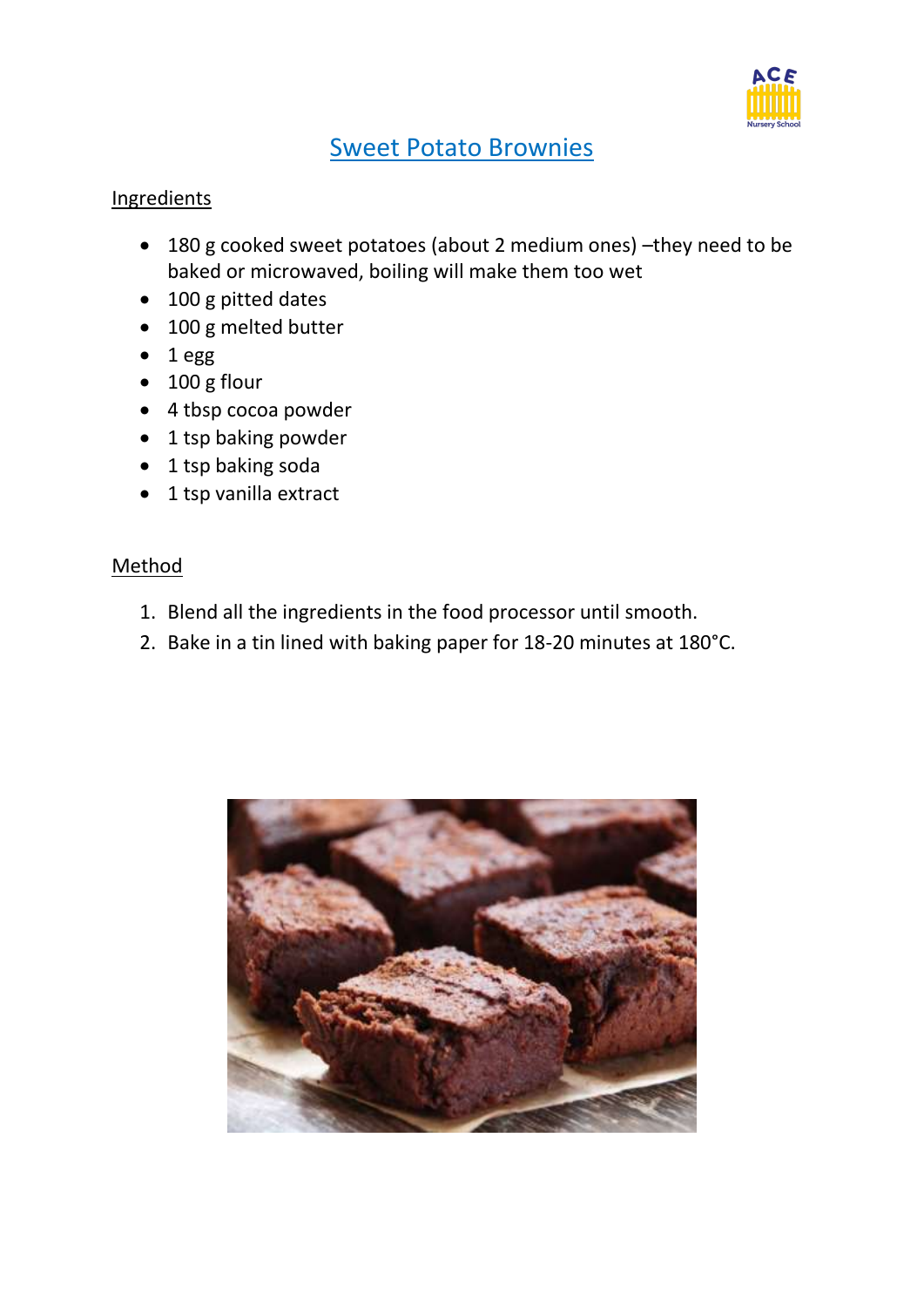

Melting Moments - a recipe from Gwen, Joe's mummy

### **Ingredients**

- 200g butter
- 100 g sugar
- $-1$  egg
- 1 tsp vanilla extract
- 250g self-raising flour
- $\bullet$  140g oats

- 1. Preheat the oven to 180°C/ gas mark 4.
- 2. Beat the butter and sugar together in a bowl
- 3. Add the flour, egg and vanilla extract and mix into a dough
- 4. Place a small quantity of oats onto the table and roll a small ball of the dough into it
- 5. Press the ball between the palms of your hands to flatten a little
- 6. Place on to a greased baking try and put in the oven to bake for 12-15 minutes

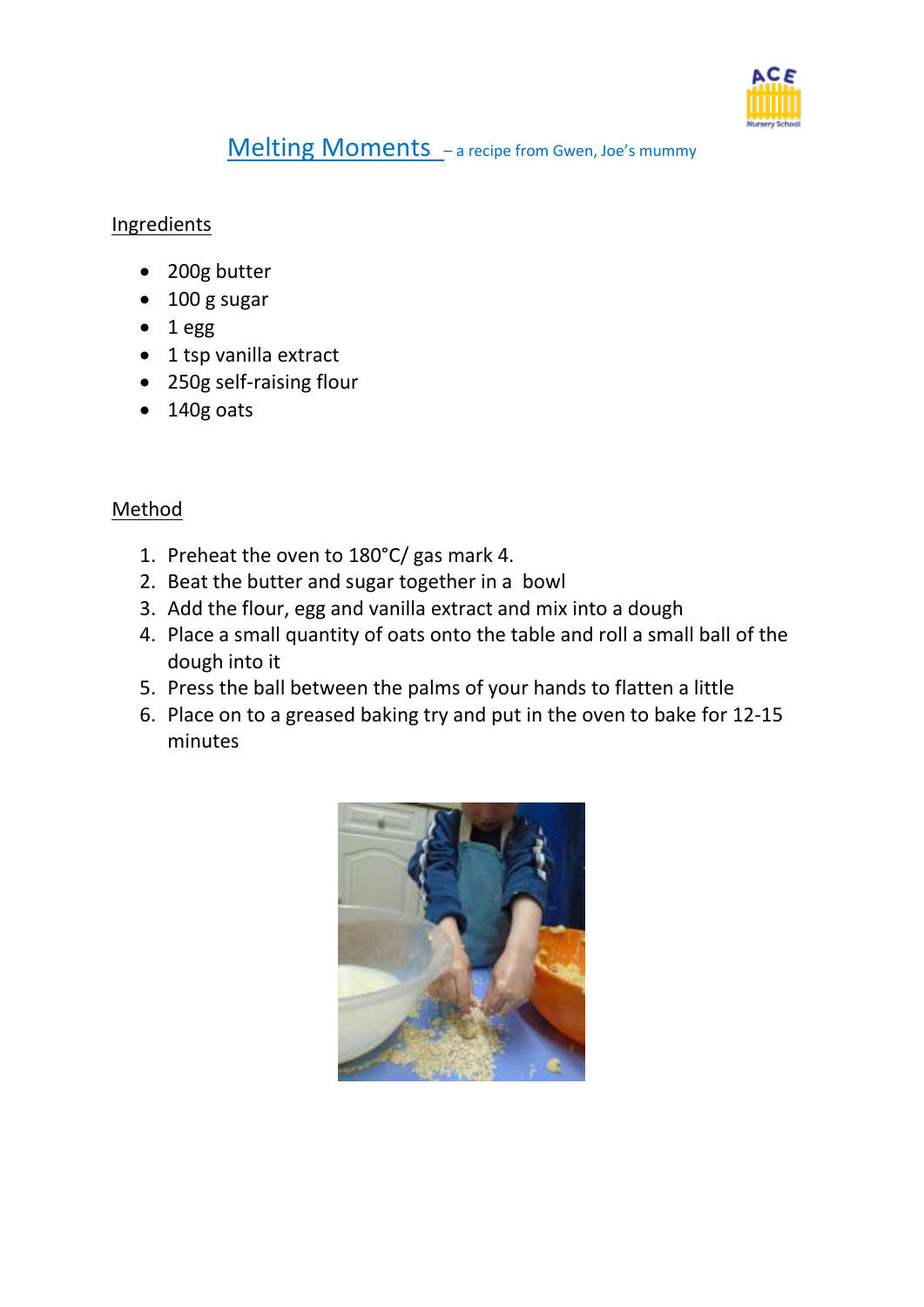

# Honey flapjacks - a recipe from Sally West

### Ingredients

- 8 oz / 225g margarine or butter
- 5 tablespoons of honey
- 6 oz / 170g porridge oats
- 6 oz / 170g wholemeal flour

### Method

- 1. Preheat oven to gas mark 4 (180°C/350°F)
- 2. Grease a small square shallow baking tray/tin
- 3. Melt (heating gently) the butter and honey together
- 4. Stir in the other ingredients
- 5. Press the mixture down into the tray
- 6. Bake for 15 to 20 minutes
- 7. Mark squares and leave to cool





Sally West was Deputy Head of ACE Nursery School for 28 years until her retirement in 2011. Her original handwritten recipe is shown above right. In 2020 we made a picture based, child- friendly version of the recipe, challenging the children to make the flapjacks largely on their own.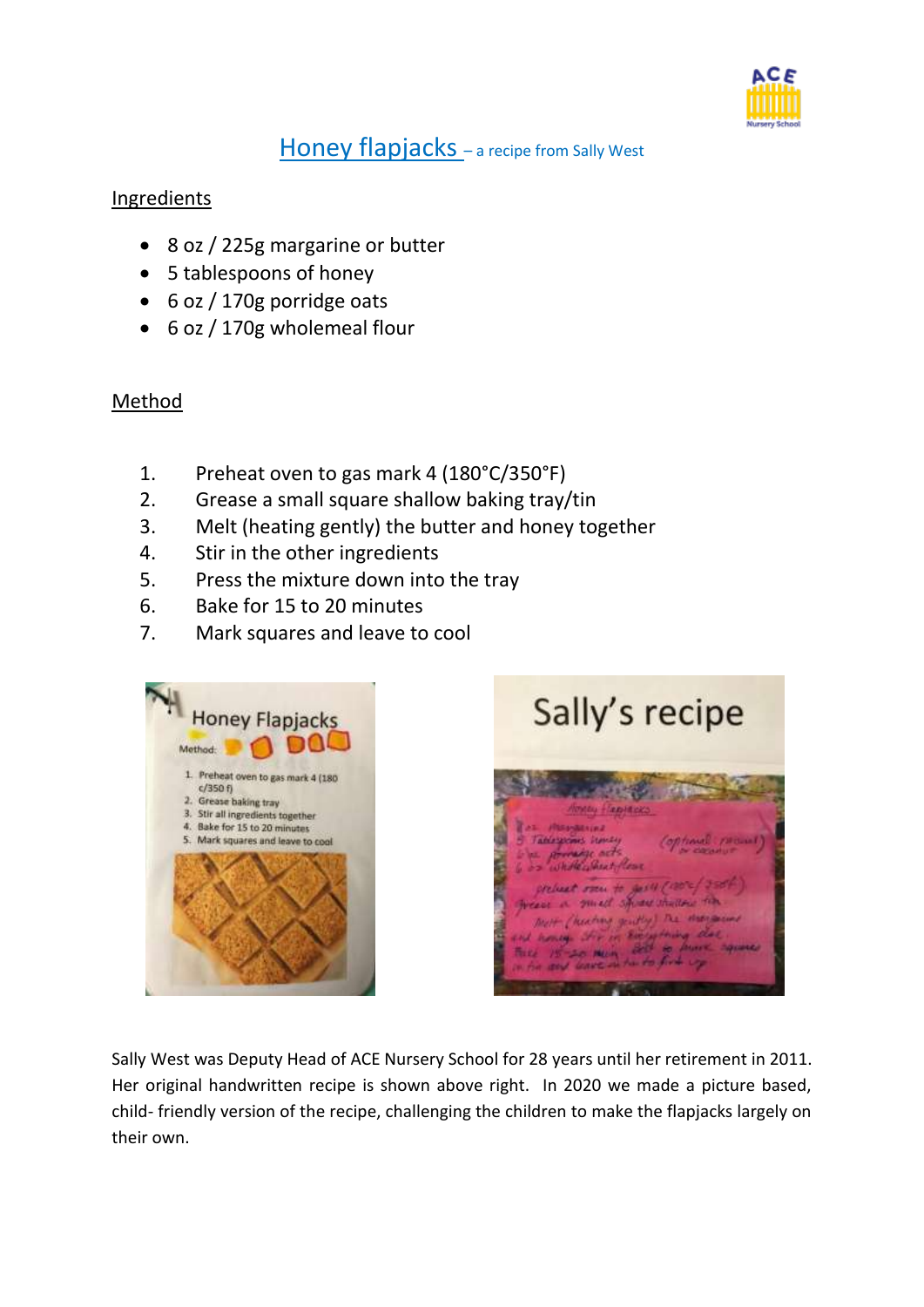

## Spiced apple cake – a recipe from Emily, Wilbur's mummy

Ingredients: 130g unsalted butter (room temperature and cubed) 150g caster sugar 3 large eggs, slightly whisked 2 tsp vanilla extract 300g self-raising flour Pinch salt 200g soured cream

Apple topping: 2 large Bramley apples, peeled, cored and cut into 1.5cm wide wedges (460g) 1 Granny Smith apple, prepared as above (125g) 130g Demerara sugar 1tsp mixed spice

- 1. Preheat oven to 160°C for a fan oven (otherwise 180° or Gas Mark 4). Grease and line a 23cm round cake tin
- 2. Place the butter and sugar in a mixing bowl and beat together until light and fluffy
- 3. Add the eggs and vanilla a little at a time until well incorporated
- 4. Sift together the flour and salt and add to the above mixture in two or three stages, alternating with the soured cream
- 5. As soon as everything is incorporated, spoon the batter into the cake tin and set aside.
- 6. Place all the apple slices in a bowl, mix together the sugar and mixed spice and sprinkle over the apples. Toss to coat, then spoon over the cake batter
- 7. Bake for 60-65 minutes until the mixture has risen around the apple and the top is crisp, firm and golden-brown. A knife inserted into the mix will not come out clean, as the apples are wet, but you can tell the cake is cooked when you give the tin a little shake and the top doesn't wobble.
- 8. Remove from the oven and set aside for about 30 minutes before removing from the tin.
- 9. Serve either slightly warm or at room temperature. When slicing, use a serrated knife to prevent the apples from tearing

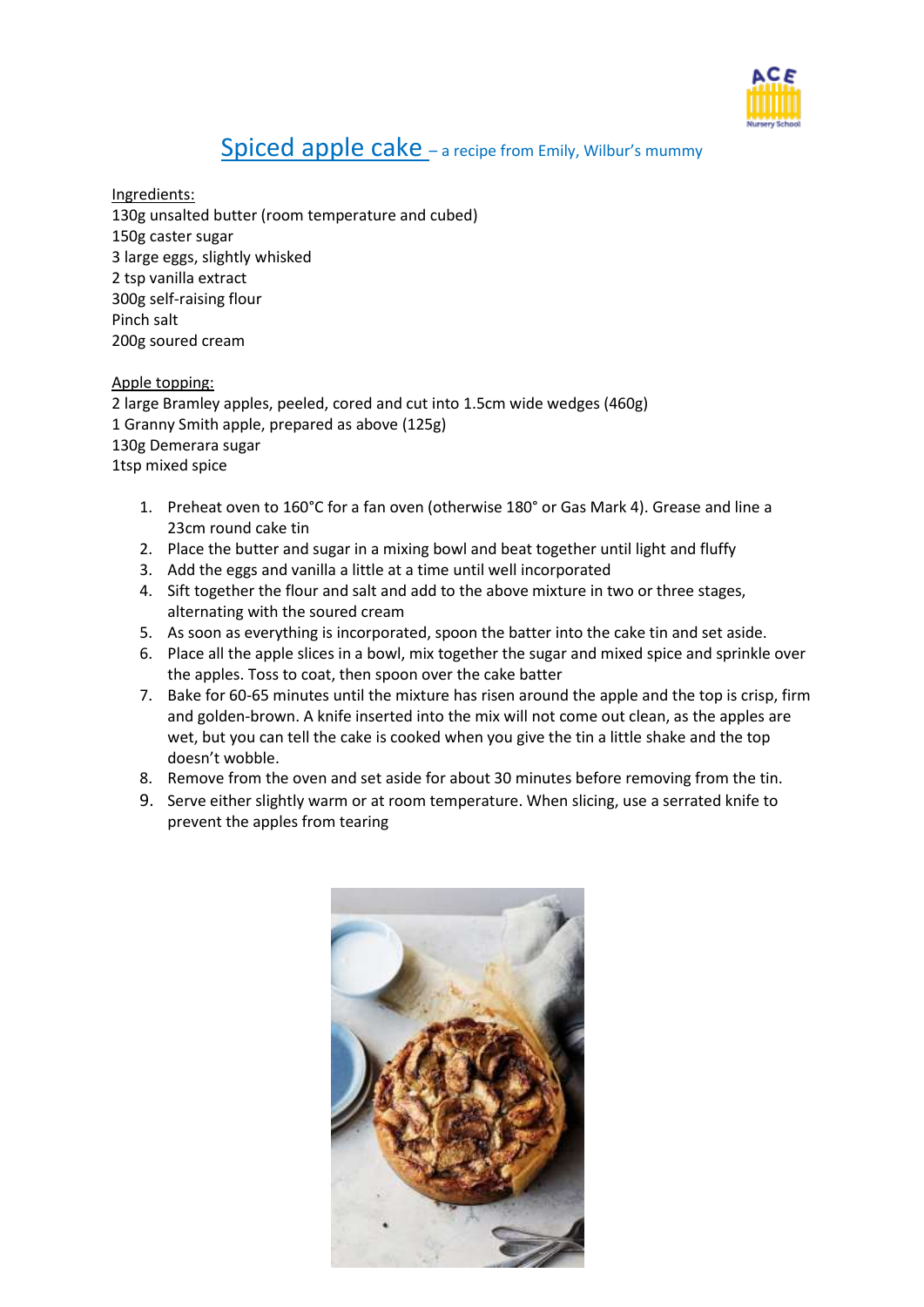

# NON FOOD RECIPE FOLLOWS